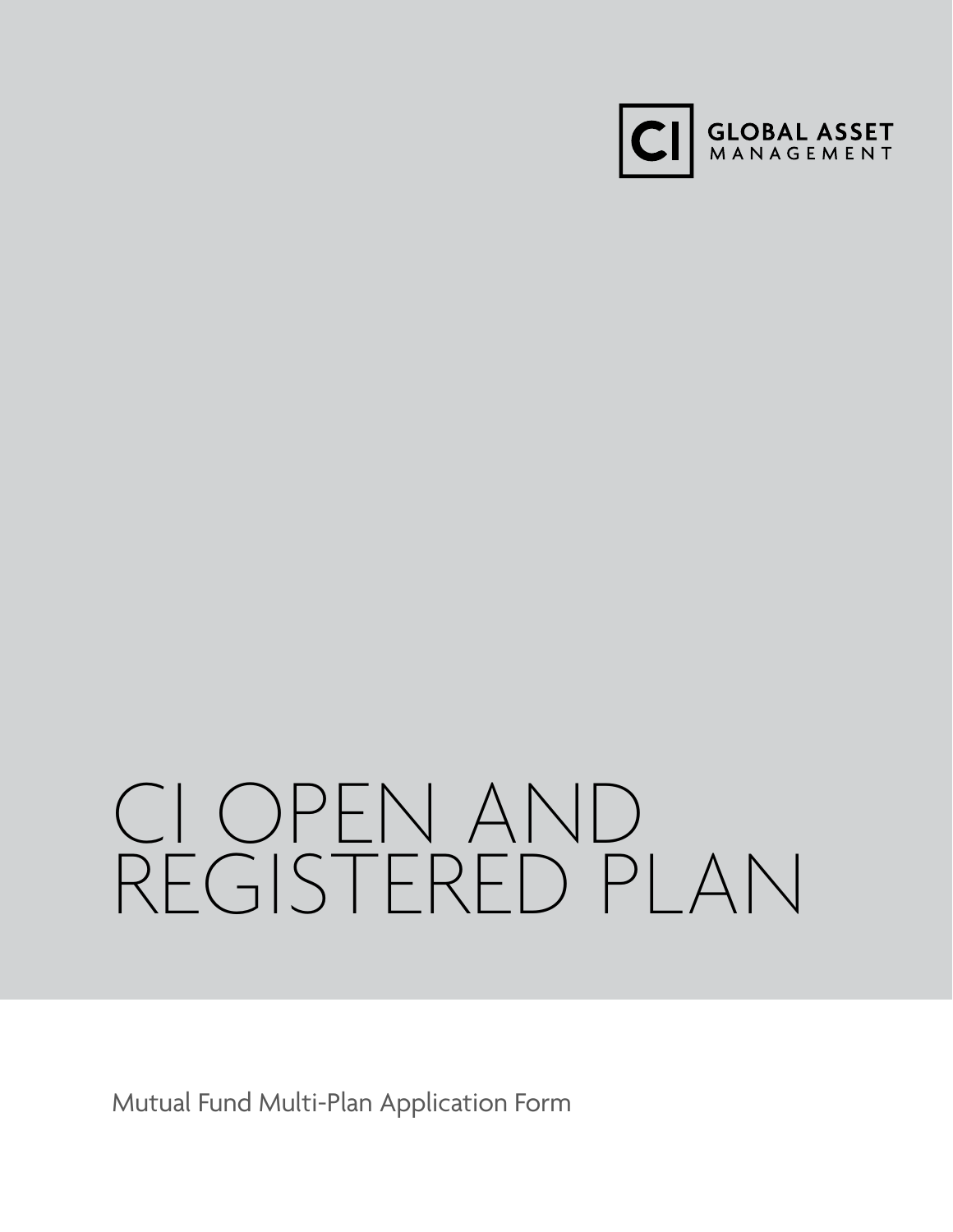# **USE OF PERSONAL INFORMATION NOTICE**

## **CI INVESTMENTS INC.'S PRIVACY POLICY**

We are committed to respecting and protecting the privacy and confidentiality of the information you have entrust with us. This Privacy Notice outlines how we collect, use, disclose, store and safeguard your personal information.

# **WHAT INFORMATION DO WE COLLECT?**

We collect information required to establish and service your accounts in compliance with federal and provincial laws as well as our self-regulatory organization requirements. We maintain audio recordings of in-coming and out-going telephone calls. You may access our full Privacy Policy Notice online at https://ci.com/en/legal/privacy. If you chose to interact with us online via our web portal or through e-mail we will monitor and record your usage information (please see our Online and Mobile Privacy Policy at https:// ci.com/en/legal/privacy#Online-and-Mobile-Privacy-Policy for additional details).

## **HOW DO WE COLLECT INFORMATION?**

We collect information directly from you or from your authorized representative(s), such as your financial advisor or their dealership. Depending on how you choose to do business with us this information may be collected on applications, forms, over the phone, in person, through the internet, through your mobile device or through other forms of communication.

## **HOW DO WE USE THE PERSONAL INFORMATION WE COLLECT?**

Regardless of how you choose to do business with us, we may use your information to:

I. Provide and manage products and services you have requested, including;

- Open and operate your account,
- Verify your identity,
- Execute your transactions,
- y Record and report account status back to you,
- Provide personalized service and support, and
- Respond to any request or questions you may have.
- II. Understand our customers and to develop and tailor our products and services by performing data analytics to:
	- Determine suitability of products and services for you,
- Determine your eligibility for certain of our products and services, or products or services of others,
- Communicate with you about products and services that may be of interest,
- Provide you with quality individualized client service and support, and
- Market and advertise to clients and prospective clients.

#### III. Legal and Regulatory Obligations

- Provide all required tax reporting,
- Comply with legal, regulatory, and contractual requirements, or as otherwise permitted by law,
- Fulfill obligations under federal anti-money laundering and suppression of terrorism legislation,
- Meet obligations as a member of various self-regulatory organizations,
- Protect our interests, including recovering any debts you may owe us, and
- Protect against fraud and other crime and to manage risk, including conducting investigations and proactive crime prevention measures.

#### **DISCLOSURE OF YOUR PERSONAL INFORMATION**

Employees or authorized representatives of CI Investments Inc. ("CI") who will be responsible for functions relevant to the purposes identified above, and other persons authorized by you or by law, will have access to the personal information contained in your file. We may share your personal information with CI Financial company affiliates, such as Assante Wealth Management (Canada) Ltd. ("AWM"), CI Private Counsel LP, ("CIPC"), BBS Securities Inc. ("BBS"), and WealthBar Financial Services Inc. ("WealthBar") and their subsidiaries to administer and service your account.

We may provide your information to third parties, including:

- Third party service providers for servicing purposes We do not authorize them to use or disclose the personal information for their own marketing or other purposes. They may be located in Canada or other jurisdictions or countries and may disclose information in response to valid demands or requests from governments, regulators, courts and law enforcement authorities in those jurisdictions or countries in accordance with the applicable law in that jurisdiction or country.
- To governments, government agencies, regulators, including self-regulators, when required or permitted to do so by law, including in response to a search warrant, court order, or other demand or inquiry which we believe to be valid.
- To your financial advisor, their dealership, legal representatives and/or with other third parties at your direction.
- To financial institutions, securities dealers and mutual fund companies.
- To protect our interests, we may disclose information to any person or organization, including an investigative body, in order to prevent, detect or suppress, financial abuse, fraud, criminal activity, protect our assets and interests, or manage or settle any actual or potential loss or in the case of a breach of agreement or contravention of law.
- We may also disclose information to help us collect a debt owed to us.
- In the event of a transfer of a business, we may buy or sell a business (or evaluate those transactions) which would result in certain personal information forming business assets that would be purchased or sold as part of a transfer.
- We may transfer personal information as part of a corporate reorganization or other change in corporate control.
- In other situations where we have your consent, for instance, sharing your information with a joint account holder.

We do not sell or rent client lists or personal information to third parties.

## **PROTECTING INFORMATION**

We maintain appropriate physical, electronic, technological, procedural, and organizational safeguards to protect against unauthorized access, disclosure, copying, use or modification, theft, misuse, or loss of your personal information in our custody or control. These safeguards are appropriate to the sensitivity of the information.

#### **ACCESSING OR CORRECTING INFORMATION**

We are committed to being transparent and providing you with choices about how your information is used. You may inform us of your preferences by registering for our client web portal [Investor Online] online at www.ci.com and accessing the Privacy Preferences page. If you are unable to register online, you may also contact our client services via phone at 1-800-792-9355 or by e-mail to service@ci.com.

To correct or access your information we encourage you to access our Client Services department, Online web portal or your periodic statements. However, you do have the right, subject to certain limitations, to formally request to review or verify your personal information, or to find out to whom we have disclosed it. To make a formal request for access, send a written request addressed to the Privacy Officer, 2 Queen Street East, 19th Floor, Toronto, ON, M5C 3G7. Please include your full name, address, telephone number, and account number(s) on all correspondence to us and provide enough detail to allow us to identify the information you want.

If you have any questions or concerns about our privacy practices, the privacy of your personal information, or you want to change your privacy preferences, please let us know by contacting your financial advisor or contacting our Client Services Department. We are committed to helping resolve your questions or concerns.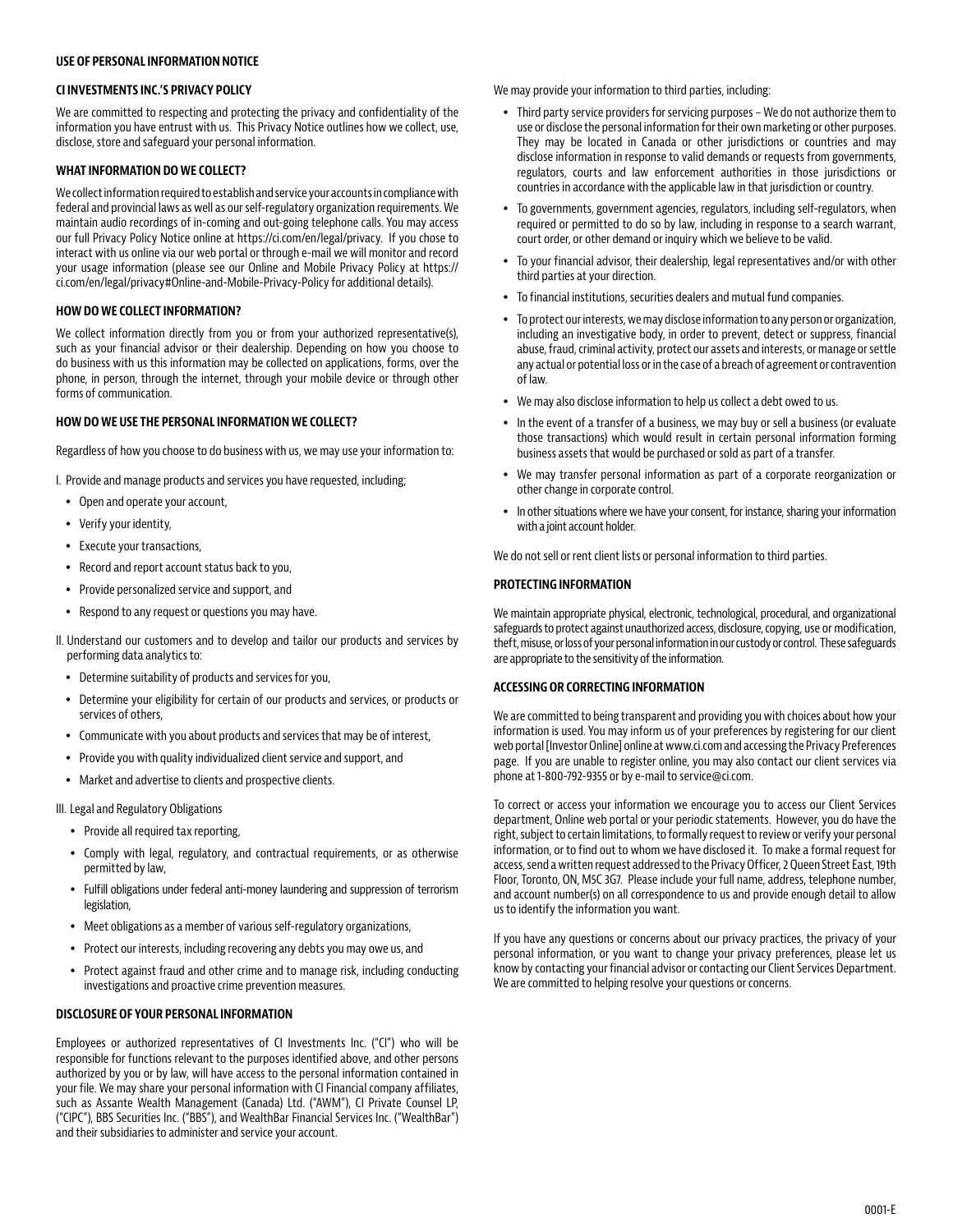

# **CI OPEN AND REGISTERED PLANS**

# **1 Plan Information**

**ACCOUNT TYPES:** If you are creating more than one account, the primary unitholder must be the same across all account types

| <b>Non-Registered Accounts</b>                | <b>Registered Savings Accounts</b>      | <b>Registered Income Accounts</b>    |  |  |
|-----------------------------------------------|-----------------------------------------|--------------------------------------|--|--|
| Individual                                    | Retirement Savings Plan (RSP)           | Retirement Income Fund (RIF)         |  |  |
| Joint with Right of Survivorship (JTWROS)     | Spousal RSP (SPRSP)                     | Spousal RIF (SPRIF)                  |  |  |
| Joint Tenants in Common (JTIC)                | Locked-in RSP (LRSP) + ‡                | Locked-in RIF (LRIF) † ‡             |  |  |
| In Trust For (ITF)                            | Restricted Locked-in RSP (RLSP) + ‡     | Prescribed RIF (PRIF) +              |  |  |
| Formal Trust (attach Trust Documentation)     | Locked-In Retirement Account (LIRA) + ‡ | Life Income Fund (LIF) † ‡           |  |  |
| Corporate (attach Corporate Resolution & AOI) | Group RSP (GRSP) $\leftarrow$           | Restricted Life Income Fund (RLIF) ‡ |  |  |
| Group Open $\bm{\ast}$                        | Group Spousal RSP (GSPRSP)+             |                                      |  |  |
|                                               |                                         |                                      |  |  |

tApplicable under approved provincial jurisdiction only  $\pm$  G5|20 Funds are not eligible for these plan types → Optima Strategy is not eligible for these plan types

**Important:** Please attach the applicable spousal consent form for savings to income account rollovers.

**Note:** For non-registered accounts, the primary unitholder's and joint unitholder's (if applicable) tax residency information can be provided on the Canada Revenue Agency industry forms (RC518 – Declaration of Tax Residence for Individuals and RC519 – Declaration of Tax Residence for Entities)

**2 Dealer and Representative Information**

|                                                                      |                                                                                                                                                                                           | <b>Account Type</b> | Dealer Account Number                       |
|----------------------------------------------------------------------|-------------------------------------------------------------------------------------------------------------------------------------------------------------------------------------------|---------------------|---------------------------------------------|
| Dealer Number                                                        | Representative Number                                                                                                                                                                     |                     |                                             |
|                                                                      |                                                                                                                                                                                           |                     |                                             |
| Representative's Signature: $X_{-}$                                  |                                                                                                                                                                                           |                     |                                             |
|                                                                      | (Mandatory)                                                                                                                                                                               |                     |                                             |
| on behalf of a third party.                                          | I hereby declare that I used the authentic, valid and current documents to verify the identity of the unitholder. I have made reasonable efforts to determine if the unitholder is acting |                     |                                             |
| 3 Primary Unitholder (Annuitant) Information                         |                                                                                                                                                                                           |                     |                                             |
| Salutation: $\Box$ Mr. $\Box$ Mrs. $\Box$ Ms. $\Box$ Miss $\Box$ Dr. |                                                                                                                                                                                           |                     | Language Preferences:     English<br>French |

Email Address

Your email address is required to access your account information, trade confirmations, account statements and tax documents through our secure InvestorOnline (IOL) portal. You can request to receive certain documents in print or an alternative format, depending on the products you hold. Please see the detailed information available on InvestorOnline at ci.com/iol. If you are unable to access the information online, please call our Financial Service Centre at 1-800-792-9355.

**Middle Initial(s)** Last Name

| <b>Street Address</b>                            | Apt No.          | City | Province                                                    | Postal Code                   |
|--------------------------------------------------|------------------|------|-------------------------------------------------------------|-------------------------------|
| Telephone (Mobile)                               | Telephone (Home) |      | Social Insurance Number<br>/ Business Identification Number | Date of Birth<br>(YYYY/MM/DD) |
| <b>Mailing Address</b> (if different from above) |                  |      |                                                             |                               |
| <b>Street Address</b>                            | Apt No.          | City | Province                                                    | Postal Code                   |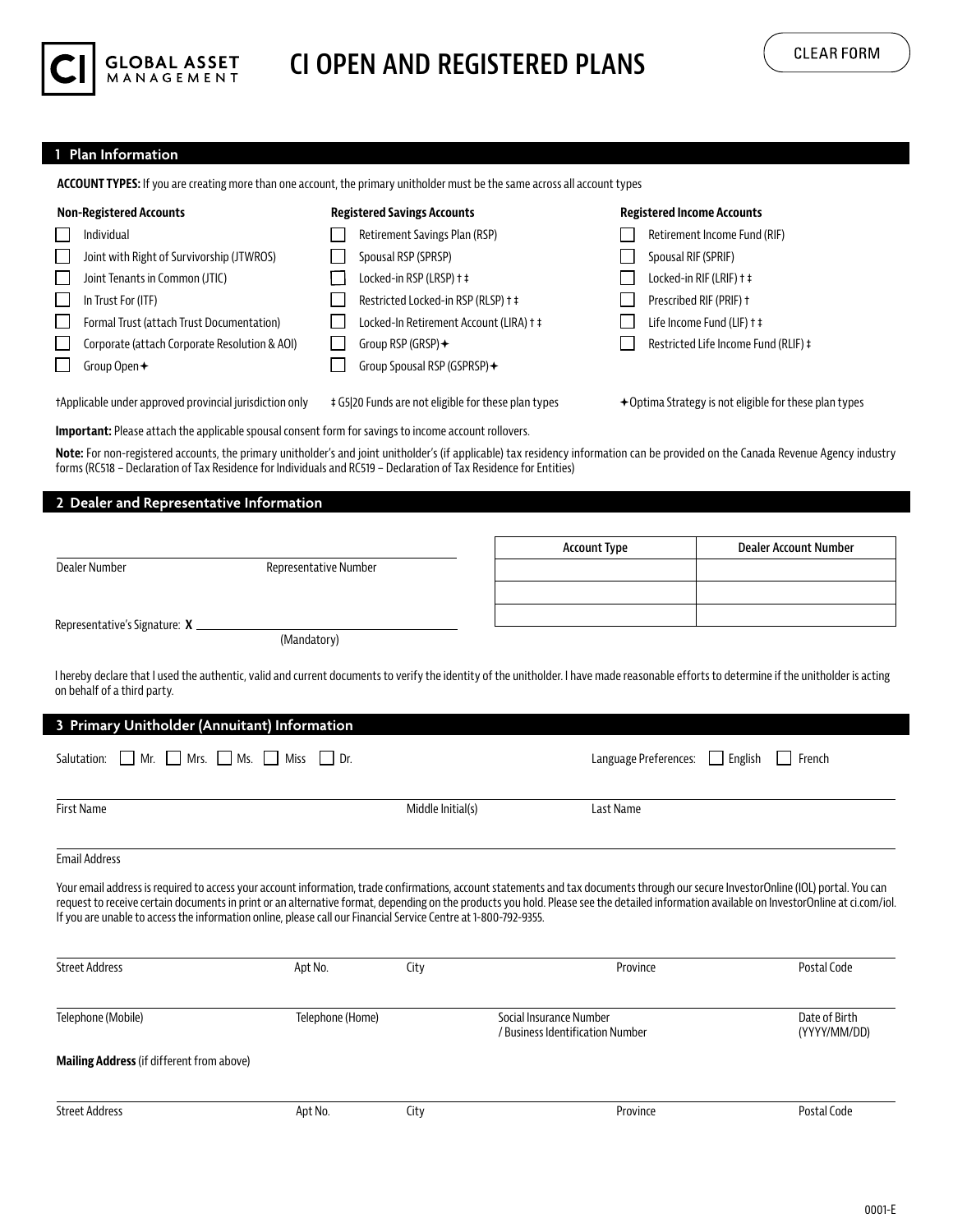|                                    | 4 Joint Unitholder/Spousal Contributor/ITF Beneficiary/Group Information |                                                            |                                                                     |
|------------------------------------|--------------------------------------------------------------------------|------------------------------------------------------------|---------------------------------------------------------------------|
| JOINT HOLDER INFORMATION           |                                                                          | Mrs.<br>Salutation:<br>Mr.<br>$\mathbf{1}$<br>$\mathbf{1}$ | Ms.<br>Miss<br>Dr.<br>$\mathbf{1}$                                  |
| First Name & Middle Initial(s)     | Last Name                                                                | Social Insurance Number                                    | Date of Birth<br>(YYYY/MM/DD)                                       |
| <b>Signatory Requirements:</b>     | And (all joint owners must sign)<br>And/Or (one joint owner can sign)    |                                                            | Note! If left blank, signing authority will default to all to sign. |
| SPOUSAL CONTRIBUTION INFORMATION   |                                                                          | Mrs.<br>Salutation:<br>Mr.                                 | Ms.<br>Miss<br>Dr.                                                  |
| First Name & Middle Initial(s)     | Last Name                                                                | Social Insurance Number                                    | Date of Birth<br>(YYYY/MM/DD)                                       |
| <b>ITF BENEFICIARY INFORMATION</b> | Note! All tax receipts will be issued using the beneficiary's SIN        | Mr.<br>Mrs.<br>Salutation:<br>$\mathbf{1}$<br>$\mathbf{1}$ | Ms.<br><b>Miss</b><br>Dr.                                           |
| First Name & Middle Initial(s)     | Last Name                                                                | Social Insurance Number                                    | Date of Birth<br>(YYYY/MM/DD)                                       |

By signing in section 10, you confirm that you have read and agreed to the Terms and Conditions relating to In Trust For accounts, Joint accounts, And/Or Tenants in Common accounts, as applicable, outlined on the back of this application.

# GROUP INFORMATION

## Group Company Name Employee's Signature

I certify that I am an employee of the company or association named in this section and hereby authorize such employer or association to deduct from my earnings and remit contributions (as indicated in Section 6) to the CI Group Plan and to assist in the administration of my Plan as my agent and, where applicable, as agent of my spouse and to include such contributions in computing the amount of withholding tax required under applicable tax legislation.

# **5 Beneficiary Information**

Beneficiaries may only be designated on registered plans/accounts and not applicable for unitholders domiciled in Quebec.

I designate the person(s) named below, if then living, as beneficiary(ies) to receive the proceeds of the account upon my death. I hereby revoke any previous designation of beneficiary(ies) made by me for this account. Unless otherwise indicated, at the time of my death the proceeds of my account shall be divided equally between the surviving beneficiaries. The share belonging to the beneficiary(ies) who predeceases me shall be paid proportionately to the remaining beneficiaries. Should all named beneficiary(ies) predecease me, the proceeds of the account are to be paid to my Estate.

| BENEFICIARY(IES) |                                                                                                                                                                                                                                 |                              |         |            |              |         |  |
|------------------|---------------------------------------------------------------------------------------------------------------------------------------------------------------------------------------------------------------------------------|------------------------------|---------|------------|--------------|---------|--|
|                  | <b>First Name</b>                                                                                                                                                                                                               | Last Name                    |         | Type       | Relationship | Share % |  |
| Account Type:    |                                                                                                                                                                                                                                 |                              | Primary | Contingent |              |         |  |
|                  |                                                                                                                                                                                                                                 |                              | Primary | Contingent |              |         |  |
|                  |                                                                                                                                                                                                                                 |                              | Primary | Contingent |              |         |  |
| Apply across     |                                                                                                                                                                                                                                 |                              | Primary | Contingent |              |         |  |
| all accounts     |                                                                                                                                                                                                                                 |                              | Primary | Contingent |              |         |  |
|                  | <b>First Name</b>                                                                                                                                                                                                               | Last Name                    |         | Type       | Relationship | Share % |  |
| Account Type:    |                                                                                                                                                                                                                                 |                              | Primary | Contingent |              |         |  |
|                  |                                                                                                                                                                                                                                 |                              | Primary | Contingent |              |         |  |
|                  |                                                                                                                                                                                                                                 |                              | Primary | Contingent |              |         |  |
|                  |                                                                                                                                                                                                                                 |                              | Primary | Contingent |              |         |  |
|                  |                                                                                                                                                                                                                                 |                              | Primary | Contingent |              |         |  |
|                  |                                                                                                                                                                                                                                 | TRUSTEE NAME (if applicable) |         |            |              |         |  |
|                  |                                                                                                                                                                                                                                 |                              |         |            |              |         |  |
|                  | For LRSP/RLSP/LRIF/LIRA/LIF/RLIF plans, your spouse must be designated as the beneficiary of your account. If designating someone other than your spouse, please attach the<br>applicable Spousal Waiver of Death Benefits Form | <b>SPOUSAL DECLARATION</b>   |         |            |              |         |  |
|                  | Do you have a spouse within the meaning of the applicable pension legislation?                                                                                                                                                  | Yes<br>$\mathbf{1}$          | No      |            |              |         |  |

#### **Please review additional disclaimers and limitations in section 10.**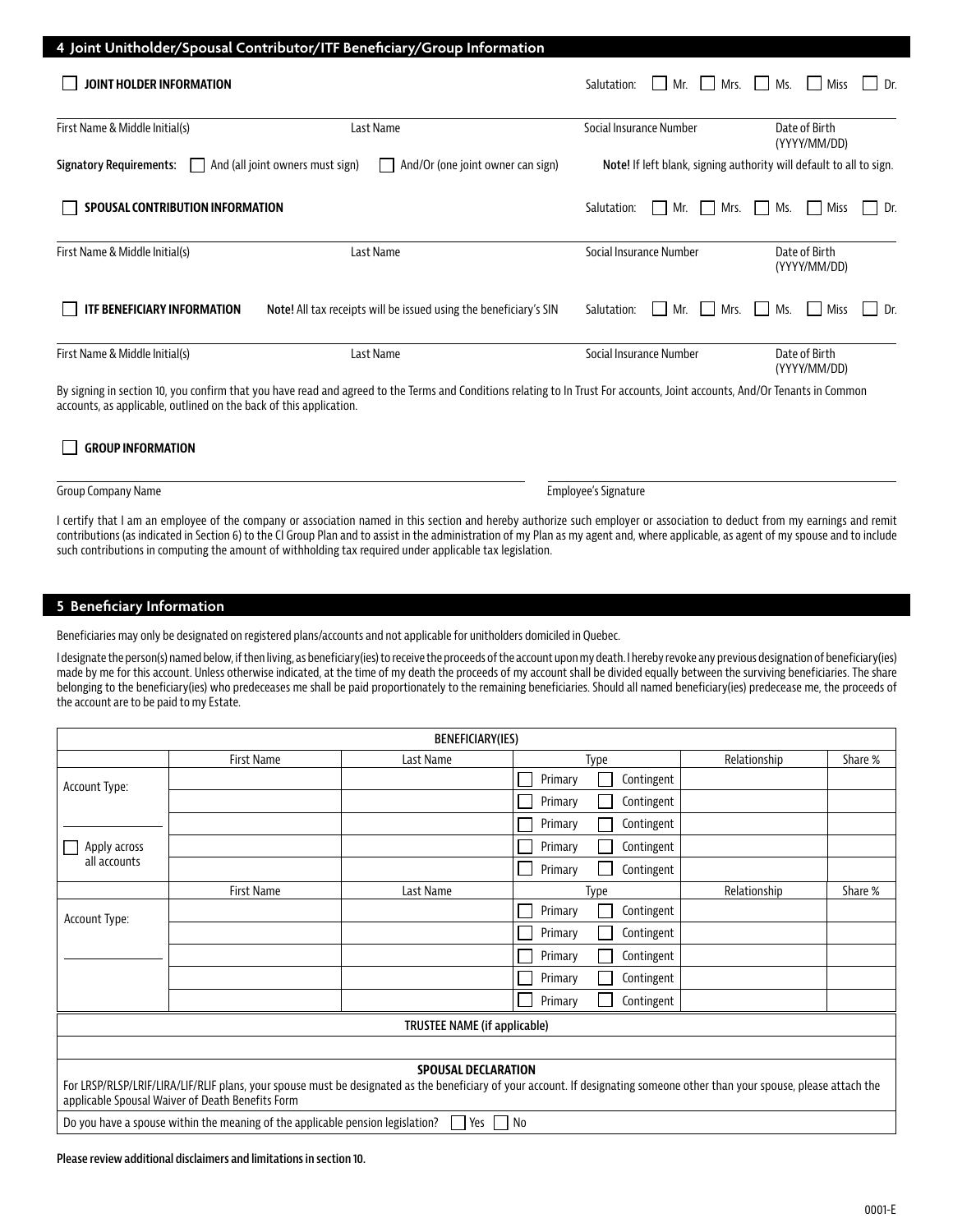# **Systematic Plans**

**Frequency: OT** = One Time **W** = Weekly **BW** = Bi-Weekly (Every 2 weeks) **M** = Monthly **SM** = Semi-Monthly (Twice a month) **BM** = Bi-Monthly (Every 2 months) **Q** = Quarterly **SA** = Semi-Annually **A** = Annually

**Note:** All redemptions from registered accounts are defaulted to gross unless indicated otherwise.

|                                                                                                                | <b>Fund Code</b> | <b>Purchase Amount</b> |      | <b>ISC Sales</b><br>Charge<br>(max 5%) | <b>Wire Order</b><br><b>Number</b> | Systematic Plan $\diamond$<br>$\Box$ PAC* $\Delta$ $\Box$ AWD**         | Frequency | <b>Start Date</b><br>(YYYY/MM/DD)          |
|----------------------------------------------------------------------------------------------------------------|------------------|------------------------|------|----------------------------------------|------------------------------------|-------------------------------------------------------------------------|-----------|--------------------------------------------|
| Transfer from CI Account:                                                                                      |                  | \$                     | $\%$ |                                        |                                    | \$                                                                      |           |                                            |
| Full In-Kind (as is)                                                                                           |                  | \$                     | $\%$ |                                        |                                    | \$                                                                      |           |                                            |
| Allocated as per fund<br>instruction<br>T2033/T2151/TD2 transfer to<br>be allocated as:                        |                  | \$                     | %    |                                        |                                    | \$                                                                      |           | 2 <sup>nd</sup> Start Date<br>(YYYY/MM/DD) |
| I understand cash<br>distributions will be<br>deposited to the bank<br>account indicated in<br>Section 8.      |                  | \$                     | $\%$ |                                        |                                    | \$                                                                      |           |                                            |
|                                                                                                                | <b>Fund Code</b> | <b>Purchase Amount</b> |      | <b>ISC Sales</b><br>Charge<br>(max 5%) | <b>Wire Order</b><br>Number        | Systematic Plan $\diamond$<br>PAC <sup>*</sup> ∆ AWD <sup>**</sup><br>П | Frequency | <b>Start Date</b><br>(YYYY/MM/DD)          |
| Transfer from CI Account:                                                                                      |                  | \$                     | $\%$ |                                        |                                    | \$                                                                      |           |                                            |
| Full In-Kind (as is)<br>Allocated as per fund<br>instruction                                                   |                  | \$                     | %    |                                        |                                    | \$                                                                      |           | 2 <sup>nd</sup> Start Date                 |
| T2033/T2151/TD2 transfer to<br><b>COL</b><br>be allocated as:                                                  |                  | \$                     | $\%$ |                                        |                                    | \$                                                                      |           | (YYYY/MM/DD)                               |
| I understand cash<br>П<br>distributions will be<br>deposited to the bank<br>account indicated in<br>Section 8. |                  | \$                     | %    |                                        |                                    | \$                                                                      |           |                                            |

Note: Cash Distributions are not available for Registered Products When specific instructions are not received, monies will be invested in the default fund as specified in the applicable Simplified Prospectus.

 $\Diamond$  For income accounts, please see section 7<br>\* Minimum of \$25 for acch series of a fund

\* Minimum of \$25 for each series of a fund, unless for Series E/EF/O' where each subsequent investment must be at least \$5,000

∆ Not applicable for RIF,LIRA,LIF,LRIF,PRIF,RLIF,RLSP,LRSP Accounts, or G5|20 Funds

\*\* Not applicable for G5|20 Funds and Sentry Real Income Funds

# **Plans - PAC**

Signature(s) required if depositor(s) is (are) other than the Unitholder(s) indicated in Section 3. For a joint bank account, all depositors must sign if more than one signature is required on cheques issued against the account.

Signature(s): **X**

\*For payments from corporate bank accounts please provide the Corporate Resolution.

By signing, you confirm that you have read and agree to the PAC Plan Agreement outlined on the back of this application.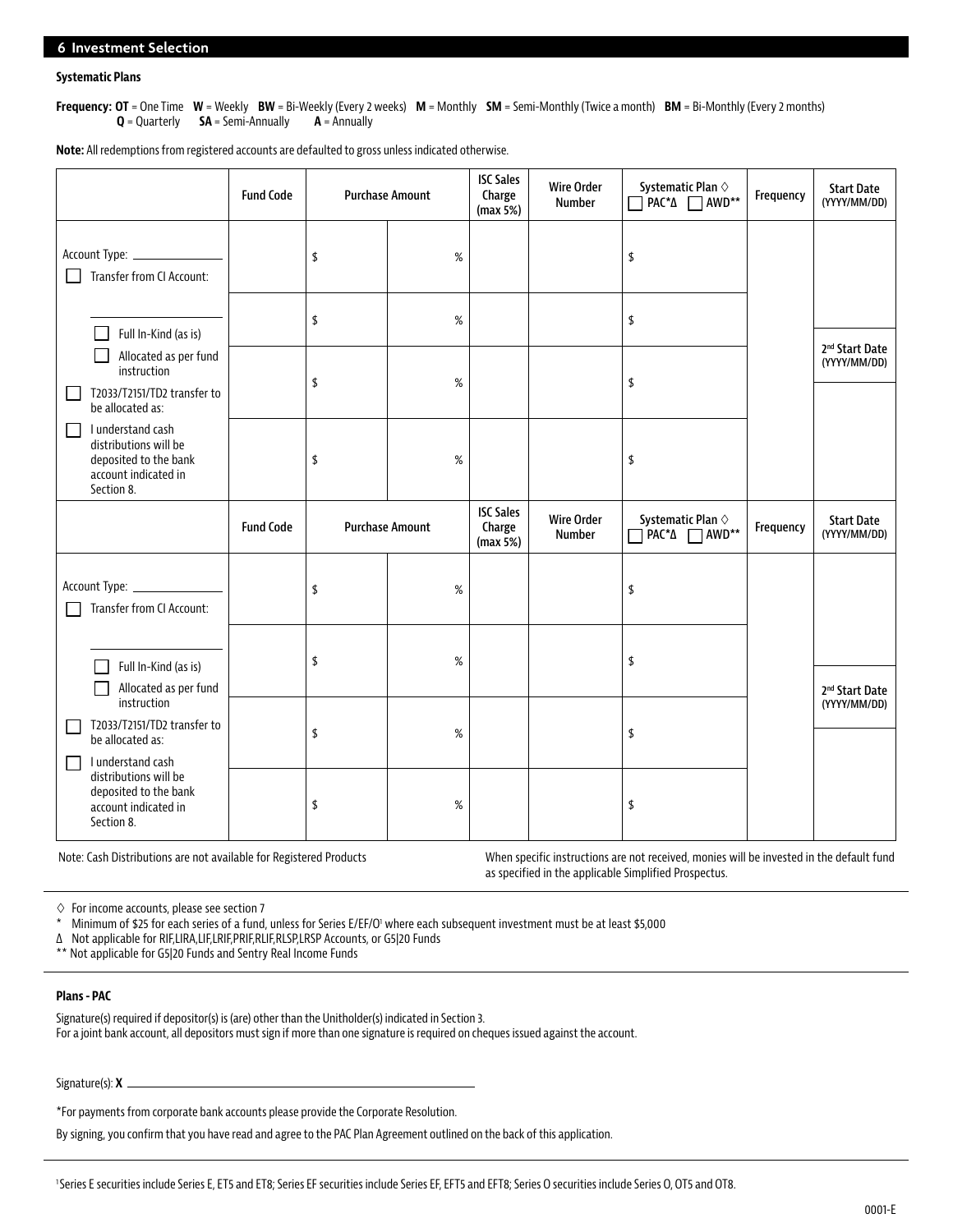# **7 RIF/LIF/RLIF/LRIF/PRIF Plan Payment Details**

The payment date must be between the 1st and the 25th of any month.

If the RIF/PRIF plan contains G5|20 Funds, please use the G5|20 RIF Plan Payment Form.

The minimum annual amount (Payments will begin in the first full calendar year following the initial investment)

 $\Box$  The maximum annual amount (for LRIF, LIF and RLIF Plans only)

Amount of \$

**Frequency: M** = Monthly **BM** = Bi-Monthly (Every 2 months) **Q** = Quarterly **SA** = Semi-Annually **A** = Annually

|                      | <b>Fund Code</b> | Amount | Frequency | <b>Start Date</b><br>(YYYY/MM/DD) | Withholding Tax                     |
|----------------------|------------------|--------|-----------|-----------------------------------|-------------------------------------|
|                      |                  | %      |           |                                   |                                     |
| <b>Account Type:</b> |                  | %      |           |                                   | Default<br>$\overline{\phantom{a}}$ |
|                      |                  | %      |           |                                   | Custom:<br>$\Box$<br>%              |
|                      |                  | %      |           |                                   |                                     |
|                      |                  |        |           |                                   |                                     |
|                      | <b>Fund Code</b> | Amount | Frequency | <b>Start Date</b><br>(YYYY/MM/DD) | <b>Withholding Tax</b>              |
|                      |                  | %      |           |                                   |                                     |
|                      |                  | %      |           |                                   | Default<br>$\Box$                   |
| <b>Account Type:</b> |                  | %      |           |                                   | Custom:<br>%<br>$\mathsf{L}$        |

If the income plan payment details are not specified, CI will pay out the RIF/LRIF/PRIF/LIF/RLIF minimum during the month of December and (where applicable) will redeem securities proportionately across all funds. Banking information for direct deposit is to be provided in Section 8.

Election of payment based on Spouse's age (RIFs only): I elect that the payment under the RIF be calculated using the age of my spouse.

Election of Spouse as Successor Annuitant (RIFs only): Where permitted by law, I hereby elect that my spouse become the annuitant under the RIF in the event of my death before the termination of the RIF, if he or she survives me. I reserve the right to revoke this election as permitted by applicable law.

П

First Name Middle Initial(s) Last Name Date of Birth

(YYYY/MM/DD)

**Note:** Where I have elected to base the RIF minimum payment on my spouse's age, I understand this election may not be changed after the end of the year in which the application is made, even in the event of my spouse's death or change of our marital status.

# **8 Banking Details** (Please complete this section or provide bank details on a separate cover)

For PACs, AWDs, income plan payments, and cash distributions. Note that where the Unitholder information specified in Section 3 of this application form matches the Unitholder(s) banking information, the banking information provided will be added to the account and used to receive deposits for ad hoc redemptions.

| <b>Transit Number</b> |                  | <b>Bank Number</b>            | <b>Account Number</b>                        |                                                                                                                                               |
|-----------------------|------------------|-------------------------------|----------------------------------------------|-----------------------------------------------------------------------------------------------------------------------------------------------|
| Account Holder's Name |                  |                               |                                              | $\perp$<br>CDN Bank Account<br><b>USD Bank Account</b><br><b>OR</b><br>Note: The currency of the Bank account must match the funds indicated. |
|                       |                  | к                             | е<br>m                                       |                                                                                                                                               |
|                       | Cheque<br>Number | Transit<br>(Branch)<br>Number | Financial<br>Institution<br>(Bank)<br>Number | ALL . AND REVENUE<br>and their capability build-back and con-<br>Destination and<br><b>Account Number</b>                                     |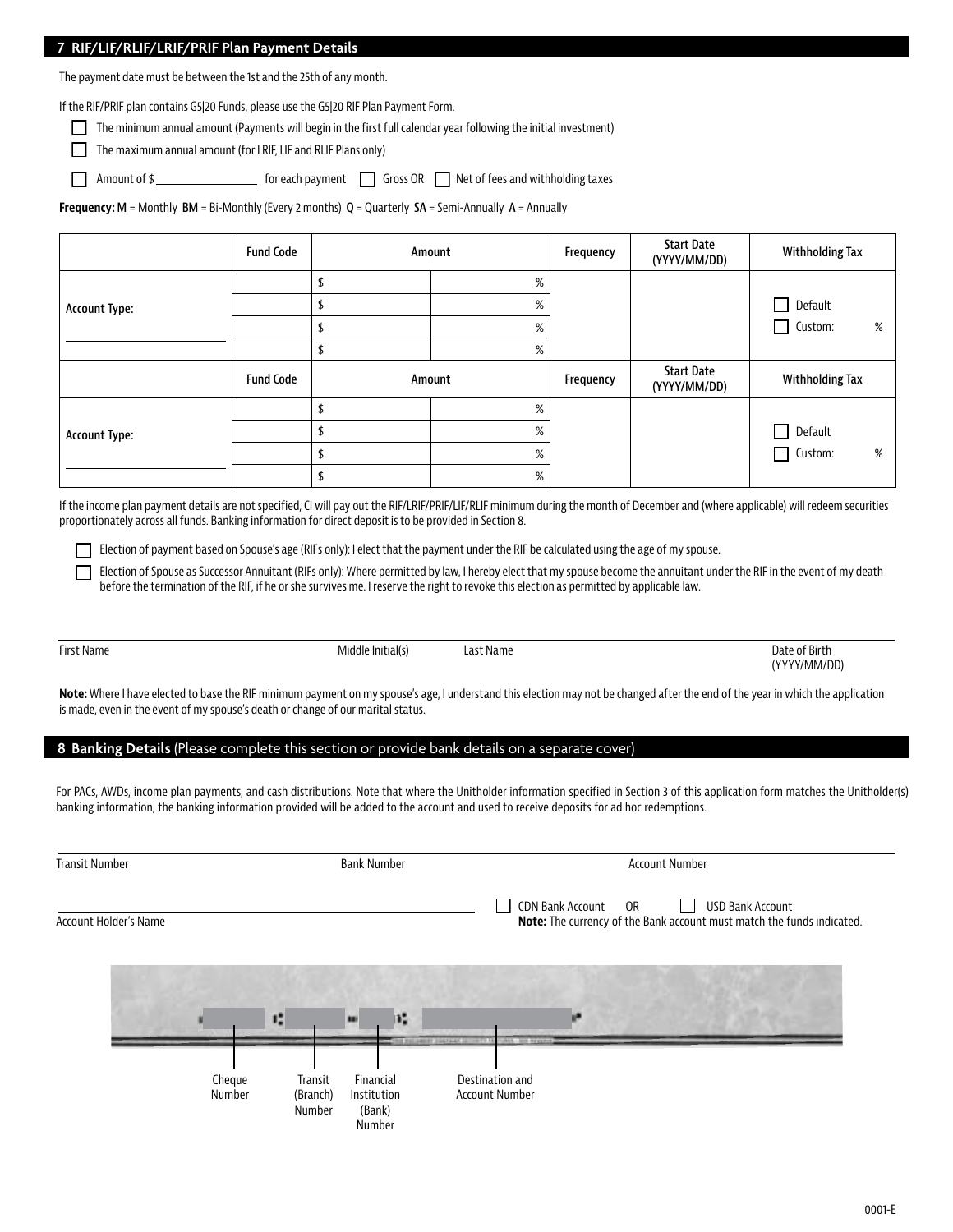# **9 Investment Advisory Fee Option** (Not applicable to Optima Strategy)

My (Our) dealer has agreed to provide various services to me (us) under the Investment Advisory Fee Option. In consideration of carrying out these services, I (we) agree to pay the investment advisory fee (the "Fee") set out below to my (our) Dealer. The Fee will be administered and calculated automatically by CI Investments Inc., the manager of these funds, and will be paid by the redemption of securities of each fund in my (our) account.

# **1. Account Level Advisory Fee**

If you choose to select select a flat Fee rate, this rate will apply to all existing and new fund(s) in the indicated account.

Please note that the annual Fee rates for Series F1 securities cannot exceed 1.50% if this fee is collected by CI Investments Inc. on behalf of your representative's firm. Unless otherwise agreed, CI Investments Inc. collects the Fee for Series O2/Series P3 securities, which cannot exceed 1.25% annually.

| <b>Account Type</b> | Rate (%)     |
|---------------------|--------------|
|                     | $\mathsf{o}$ |
|                     | $\mathsf{o}$ |
|                     | $\Omega$     |
|                     | $\mathbf{o}$ |

If you have selected Account Level Advisory Fee rate, please note that section 2 below is optional and is to be completed only if certain fund(s) within the account require(s) a unique Fee.

# **2. Fund Level Advisory Fee**

If there is no Account Level Advisory Fee, and Fund Level Advisory Fee has been selected, the addition of new funds to an account will result in a 0% Fee being applied unless new fee instructions are submitted to CI in good order. New funds include purchases, transfer-ins, and switch-ins (including automatic rebalancing to a new fund(s))

| <b>Fund Number</b> | <b>Fund Name</b> | Rate |
|--------------------|------------------|------|
|                    |                  | 70   |
|                    |                  | 70   |
|                    |                  | 70   |

In the case that there are non-G5|20 funds and G5|20 funds held within the account, unless I (we) provide other instructions, I (we) authorize the Fee to be paid through the redemption of securities applied proportionately to non-G5|20 funds held in my (our) account(s), otherwise they will be paid through the redemption of units of the G5|20 fund(s). I understand that any redemption of units from a G5|20 fund, including to pay Fees, will reduce the cash flow guaranteed to me (us).

# **3. Family Group Advisory Fee**

**Note:** Applicable to Series O and P securities only.

To establish a Family Group, please ensure that an Account Linking Form has been completed and submitted to CI Investments Inc. Note: The Family Group Level Advisory Fee rate will be applied to all new/existing funds residing in any account linked to the Family Group identified below, unless the account is subject to an Account Level Advisory Fee rate (or an Account or Fund Level Advisory Fee rate in the case of Series O and Series P securities only). Authorization from all account holder(s) within the Family Group is required to makes changes to a Family Group Advisory Fee rate.

If the same Fee is to be applied to all funds currently residing within this Family Group, please indicate the rate here: \_\_\_\_\_\_\_\_\_\_\_\_\_\_ % (0 - 1.25%)

With respect to each of the three options above, I (we) understand that the Fee will be charged against the aggregate daily net asset value of applicable securities in my (our) account at CI Investments Inc. during each calendar quarter, calculated daily and charged at the end of the quarter, plus applicable provincial and federal taxes. The Fee payable on securities purchased during the quarter will be prorated for such quarter. I (We) acknowledge that the redemption of securities to pay the Fee plus applicable taxes could result in a personal obligation to pay income tax with respect to any capital gains realized.

I (We) will consult my (our) tax advisor regarding the tax consequences of investing in securities of the funds, including deductibility for tax purposes of the Fees paid. I (We) understand that my (our) Dealer, financial advisor, and CI do not offer advice with respect to such issues and that I (we) should seek the counsel of a qualified tax professional.

<sup>1</sup> Series F securities include Series F, FT5, FT8 and FH securities.

<sup>2</sup> Series O securities include Series O, OT5 and OT8 securities.

<sup>3</sup> Series P securities include Series P, PT5, PT8 and PH securities.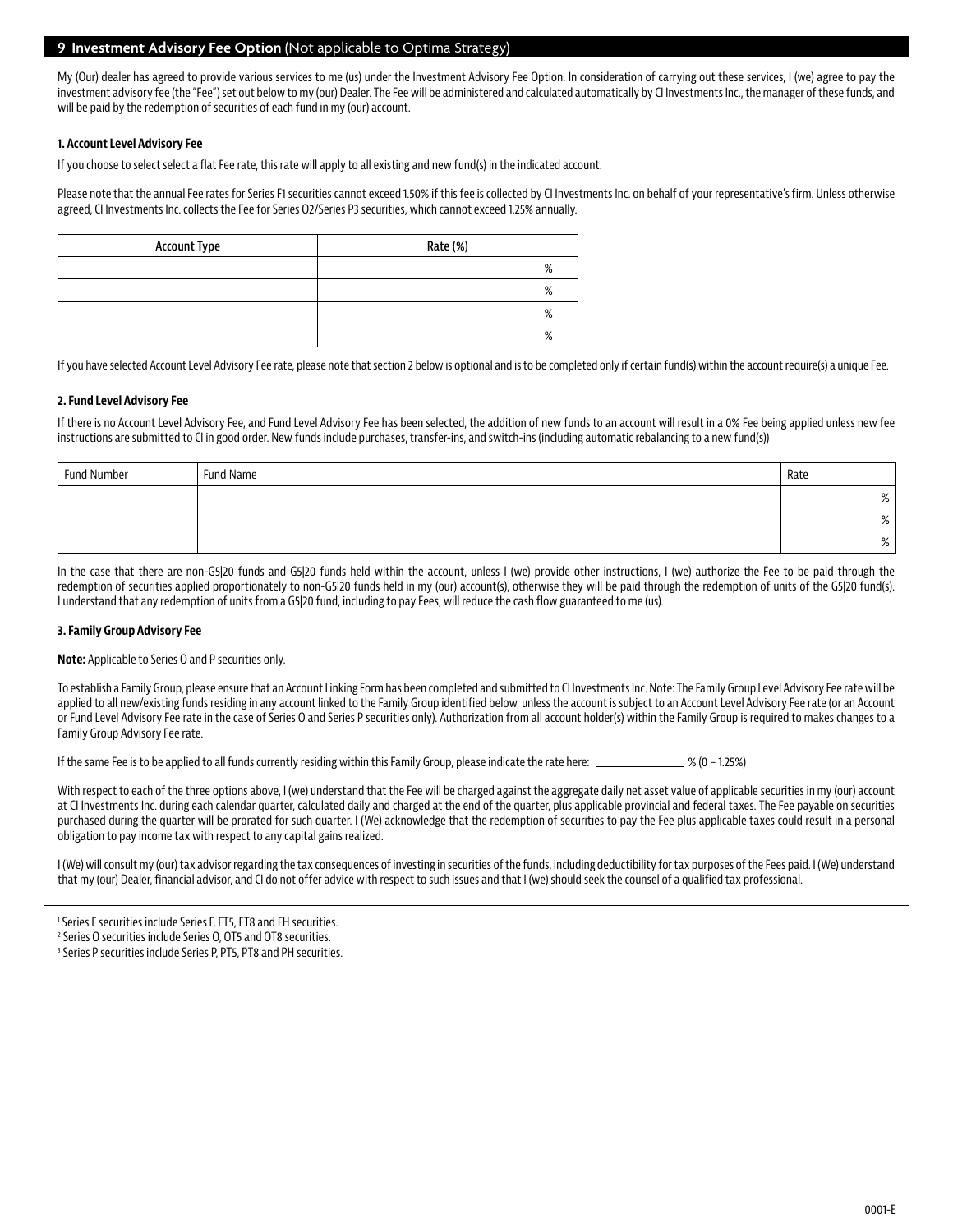# **10 Authorization**

The undersigned hereby applies to CI Investments Inc. to: purchase securities of the fund(s) listed in Section 6, purchase, redeem or exchange securities of the funds indicated in Sections 6 and/or 7 and register securities in the name and address as shown in Section 3. I (We) acknowledge receipt of the current fund facts in respect of my (our) fund purchase and understand that these transactions are made under the terms and conditions in the applicable fund's disclosure documents. CI Investments Inc. may reject purchase applications within one business day of receipt. I (We) have requested this document to be drawn in the English language. J'ai (nous avons) demandé que ce document soit rédigé en anglais.

If my (our) investment is for Labour Sponsored Funds and/or VentureLink Funds pursuant to each fund's prospectus (the "Prospectus"), I (we) acknowledge that shares will be issued at the price and in the manner set out in the Prospectus. I (We) understand that there are certain restrictions described in the Prospectus, specifically respecting the use of the tax credits and redemption of my (our) investment. If such shares are redeemed within 8 years of purchase, I (we) may be required to repay any tax credit paid to me (us) on the purchase of these shares.

To Canadian Western Trust Company: I (We) request Canadian Western Trust Company to apply for registration of the CI Investments Inc. Retirement Savings Plan or Retirement Income Fund as a registered retirement savings plan or a registered retirement income fund, as the case may be, under the Income Tax Act (Canada) and, if applicable, under any provincial income tax legislation. I (We) acknowledge and agree to comply with the Declaration of Trust and Terms and Conditions as set forth on the reverse side hereof including the above sections of the Application and any relevant Addendum to the Plan/Fund which I (we) may receive governing my locked-in funds, as amended from time to time. I (We) understand that benefits paid out under the Plan/Fund may constitute taxable income under the Income Tax Act (Canada) and, if applicable, under any provincial income tax legislation. I (We) understand that I (we), or my spouse, am solely responsible for determining the amount of contributions to the Plan which are deductible for income tax purposes.

I (We) am fully aware of the terms under which contributions may be made to this Plan and that under the Income Tax Act (Canada) and, if applicable, the Taxation Act (Quebec), under which this Plan is constituted and registered, tax may be payable on any eventual benefits from the said Plan or on any holdings of non-qualified investments in the Plan.

By completing the Pre-Authorized Chequing (PAC) Plan Agreement in Section 6 and providing authorization in this Section 10, I (we) confirm that all persons whose signatures are required to authorize transaction in the bank account provided have read and agree to the PAC Terms and Conditions provided on the back of this application.

**Caution:** The beneficiary and/or election of Spouse as Successor Annuitant provided in sections 5 and 7 is subject at all times to the laws applicable in the province or territory in which you reside. In addition, your beneficiary designation will not automatically change as a result of any future marriage or marriage breakdown. It is your sole responsibility to ensure that the beneficiary designation or election of Spouse as Successor Annuitant is permitted, effective and changed when appropriate. Electronic beneficiary designations may be accepted but may not be legally valid/enforceable/honoured, and if providing a beneficiary designation electronically you are strongly encouraged to also provide such beneficiary designation in ink. You understand that if you have completed the "Election of Spouse as a Successor Annuitant" in Section 7, the beneficiary designation will only not be effective if your spouse predeceases you or is not your spouse on the date of death. If acting on the client's behalf pursuant to a power of attorney there are unique considerations regarding beneficiary designations, and you should obtain independent legal advice regarding the implications of Section 5. In some circumstances the rights of the Annuitant's spouse may override the beneficiary designation.

By signing this application, I confirm that I have read CI Investments Inc.'s Privacy Policy and I consent to my personal information being collected, held, used and disclosed by CI Investments Inc. for the purposes listed in the Privacy Policy. If I have provided information about my Spouse or the beneficiary of my Plan/Fund, or another third-party, I confirm that I am authorized to do so.

# **X**

Primary Unitholder's/Annuitant's signature and the Date (YYYY/MM/DD) and the Date (YYYY/MM/DD)

**X**

Joint Unitholder's signature (if applicable) and the control of the control of the control of the control of the control of the control of the control of the control of the control of the control of the control of the cont

This Application is accepted by the undersigned in accordance with the Declaration of Trust on the reverse side of this Application. CI INVESTMENTS INC. AS AGENT FOR THE CANADIAN WESTERN TRUST COMPANY, Trustee

Salahir

Authorized Signature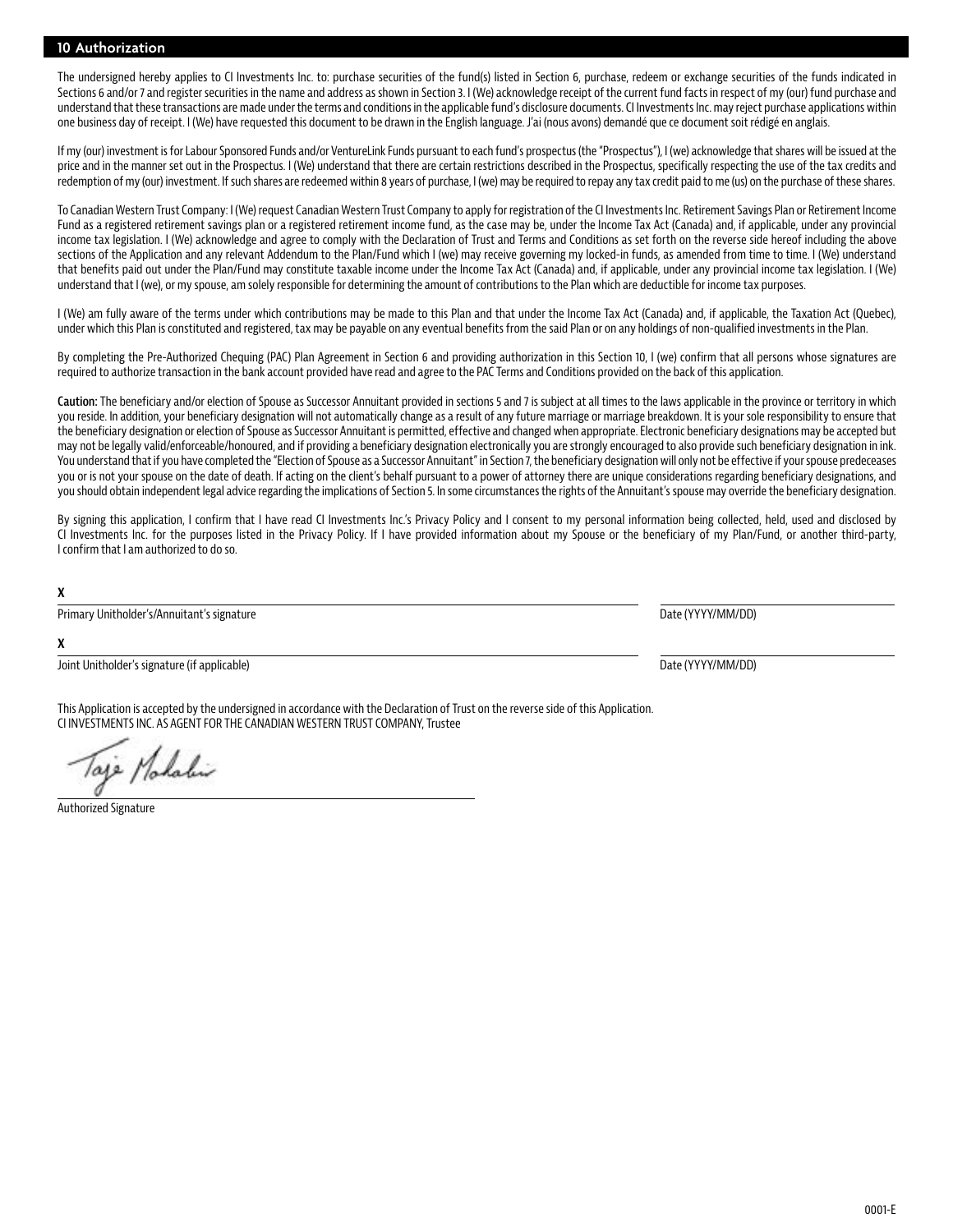Canadian Western Trust Company, a trust company amalgamated under the laws of Canada (the "Trustee"), hereby declares that it agrees to act as Trustee for the annuitant named in the application on the face hereof (the "Annuitant") as defined in the Income Tax Act, for CI Investments Inc. (the "Agent") Retirement Savings Plan (the "Plan") upon the following terms and conditions:

**1. REGISTRATION:** The Trustee will apply for registration of the Plan under the provisions of the Income Tax Act (Canada) (the "Act") and any applicable provincial income tax legislation relating to retirement savings plans as designated from time to time in writing by the Annuitant (the Act and such provincial income tax legislation being hereinafter collectively referred to as "Applicable Tax Legislation").

**2. COMMON-LAW PARTNER AND COMMON-LAW PARTNERSHIP:** Any reference to "spouse" contained in the Declaration of Trust or in the Application means "spouse or common-law partner" and any reference to "marriage" contained in the Declaration of Trust or in the Application means "marriage or common-law partnership".

**3. CONTRIBUTIONS:** The Trustee shall accept only such payments of cash and other transfers of property acceptable to it as may be directed by the Annuitant, the Annuitant's spouse or common law partner, or if applicable, by the company or association (the "Sponsor") named on the application and permitted by the Applicable Tax Legislation, the same together with any income therefrom constituting a trust fund (the "Fund") to be used, invested and held subject to the terms hereof.

**4. INVESTMENT:** The Plan shall be invested and reinvested by the Trustee, on the direction of the Annuitant, in such investments as the Trustee shall make available from time to time; provided that such investments are qualified investments for trusts governed by retirement savings plans. The Trustee may, but need not, require any such direction in writing.

**5. ACCOUNTS:** The Trustee will maintain an account in the name of the Annuitant showing all contributions made to the Plan and all investment transactions made at the direction of the Annuitant. The Trustee shall forward to the Annuitant, in respect of each year, a statement showing all contributions and investment transactions made and all income and expenses earned or incurred during such period.

**6. CONTRIBUTION RECEIPTS:** On or before March 31 of each year, the Trustee shall furnish the Annuitant or the Annuitant's spouse or common-law partner with a receipt or receipts showing contributions by the Annuitant or the Annuitant's spouse or common-law partner during the preceding calendar year and within 60 days thereafter.

**7. WITHDRAWALS AND TRANSFERS OUT:** The Annuitant may, by written application at any time before the commencement of retirement income, request that the Trustee pay to the Annuitant all or any part of the assets held under the Plan. The Plan property may be transferred to a registered pension plan for the benefit of the transferor, or to the Annuitants registered retirement savings plan or registered retirement income fund as stipulated in paragraph 146 (16) (a) of the Act. All or part of the property held in connection with the Plan may be transferred to a spouse or common-law partner or former spouse or common-law partner who is living separate and apart and is entitled to the amount under a decree, order or judgement of a competent tribunal or under a written agreement that relates to a division of property in settlement of rights arising out of, or on the breakdown of, their marriage or common-law partnership in accordance with paragraph 146 (16) (b) of the Act. The Trustee may liquidate any investments held under the Plan to the extent deemed necessary to pay out or transfer the amounts requested.

**8. REFUND OF CONTRIBUTIONS:** It is the responsibility of the Annuitant or the Annuitant's spouse or common-law partner to ensure that no contribution exceeds the maximum permitted deduction under the Applicable Tax Legislation. The Trustee shall, upon written application of the Annuitant or the Annuitant's spouse or common-law partner, refund to that applicant an amount as defined in paragraph 146(2)(c.1) of the Act. The Trustee may liquidate investments held under the Plan to the extent deemed necessary for that purpose.

# **9. RETIREMENT INCOME:**

(a) The value of the accounts maintained by the Trustee for the Annuitant shall be invested, used and applied by the Trustee for the purposes of providing a retirement income to the Annuitant in accordance with subsection 146(1) of the Act.

(b) The Annuitant will, upon 90 days written notice to the Trustee, specify the date for the commencement of a retirement income, which date shall not be later than the end of the calendar year in which the Annuitant attains age 71, or such other age as prescribed by the Act (such date being referred to herein as "maturity").

(c) Any retirement income purchased by the Trustee shall, at the option of the Annuitant, be:

- i) an annuity payable to the Annuitant for the Annuitant's life (or, if the Annuitant so designates, to the Annuitant for the lives jointly of the Annuitant and the Annuitant's spouse or common-law partner and to the survivor of them for his or her life) commencing at maturity and with or without a guaranteed term not exceeding such period of time calculated in accordance with the formula set out in paragraph (ii) immediately below;
- ii) an annuity commencing at maturity payable to the Annuitant, or to the Annuitant for his life and to his spouse or common-law partner after his death, for a term of years equal to 90 minus either the age in whole years of the Annuitant at the maturity of the Plan, or, where the Annuitant's spouse or common-law partner is younger than the Annuitant and the Annuitant so elects, the age in whole years of the Annuitant's spouse or common-law partner at the maturity of the Plan; or
- iii) a Registered Retirement Income Fund established in accordance with the provisions of the Act and regulations thereunder and any successor legislation or regulations.
- (d) Except as otherwise provided or permitted under the Applicable Tax Legislation, any annuity so acquired shall pay equal annual or more frequent periodic payments that:

i) may be integrated with the Old Age Security Pension;

- ii) may be increased in whole or in part in accordance with the Consumer Price Index or at such other rate not exceeding 4% per annum as may be specified under the terms of such annuity;
- iii) are (1) fixed, or (2) varied in accordance with the earnings of the invested amount;
- iv) shall provide for full or partial commutation and shall provide for equal annual or more frequent periodic payments following any partial commutation;
- v) shall not provide for the aggregate of the periodic payments in a year after the death of the Annuitant to exceed the aggregate of the payments in a year before the Annuitant's death;
- vi) shall by its terms not be capable either in whole or in part of assignment if payable to the Annuitant or his spouse or common-law partner; and
- vii) shall provide for commutation if such annuity would otherwise become payable to a person other than the spouse or common-law partner of the Annuitant on or after the death of the Annuitant.
- (e) If the Annuitant fails to notify the Trustee at least 60 days prior to the end of the calendar year in which the Plan reaches maturity, the Trustee may, at its sole discretion,
	- i) liquidate the assets in the Plan and pay the proceeds of such liquidation, or distribute the assets in the Plan, to the Annuitant, subject to any required withholding therefrom; or
	- ii) transfer the assets in the Plan on or before December 31 of that year to a Registered Retirement Income Fund established in accordance with the provisions of the Act and regulations thereunder and any successor legislation or regulations. The Annuitant will be deemed to have elected (1) to use the Annuitants age to determine the minimum amount payable under the RRIF according to the Act; (2) not to designate the Annuitant's spouse to become the successor annuitant of the RRIF on death; and (3) to carry over the beneficiary designation from the RRSP to the RRIF.

**10. DEATH OF THE ANNUITANT:** In the event of the death of the Annuitant prior to the provision of a retirement income, the Trustee shall, upon receipt of satisfactory evidence thereof, realize the interest of the Annuitant in the Plan. Subject to the deduction of all proper charges, including income tax, if any, required to be withheld, the proceeds of such realization shall be held by the Trustee in trust for payment in a lump sum to the legal personal representatives of the Annuitant, upon such representatives furnishing the Trustee with such releases and other documents as may be required or as counsel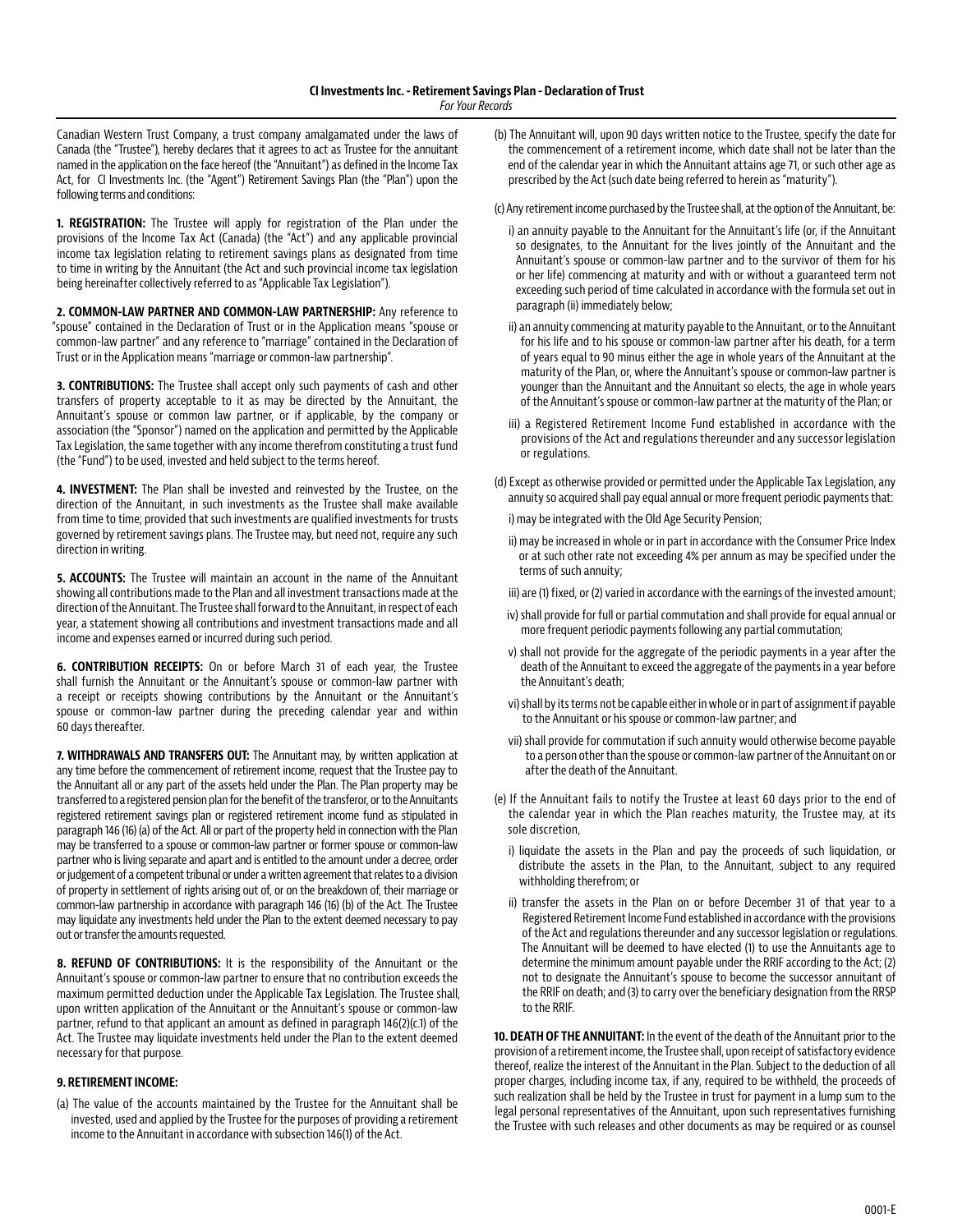may advise, unless there is a validly designated beneficiary of such Annuitant in the case of an Annuitant domiciled in a jurisdiction designated by the Trustee as one in which a participant in a retirement savings plan may validly designate a beneficiary other than by will, in which case the proceeds shall be payable in a lump sum to such designated beneficiary upon receipt of such releases and other documents as may be required or as counsel may advise.

**11. OWNERSHIP:** The Trustee must hold any investment in its own name, in the name of its nominee, in bearer form or in such other name as the Trustee may determine. The Trustee may generally exercise the power of an owner with respect to all stocks, bonds, mortgages, or securities held by it for the Plan, including the right to vote or to give proxies to vote in respect thereof, and to pay any assessment, taxes or charges in connection therewith or the income or gains derived therefrom.

# **12. DELEGATION:**

- (a) The Annuitant authorizes the Trustee to, and the Trustee may delegate to the Agent, the performance of the following duties and responsibilities of the Trustee under the Plan:
	- i) to receive the Annuitant's contributions under the Plan;
	- ii) to invest and reinvest the Fund in accordance with the directions of the Annuitant;
	- iii) to hold the assets forming the Fund in safekeeping;
	- iv) to maintain the Annuitant's account;
	- v) to provide statements to the Annuitant of the Annuitant's account; and
	- vi) to perform such other duties and responsibilities of the Trustee under the Plan as the Trustee may determine from time to time, in accordance with the Act.
- (b) The Trustee shall, however, remain ultimately responsible for the administration of the Plan pursuant to the provisions of this Declaration of Trust. The Annuitant also authorizes the Trustee to, and the Trustee may, pay the Agent all or a portion of the fees paid by the Annuitant to the Trustee hereunder and may reimburse the Agent for its out-of-pocket expenses in performing the duties and responsibilities delegated to the Agent by the Trustee, as agreed upon between the Agent and the Trustee. The Annuitant acknowledges that the Agent may earn normal brokerage commissions on investment and reinvestment transactions processed by the Agent.

**13. TRUSTEE FEES AND EXPENSES:** The Trustee will be entitled to such reasonable fees and other charges as it may establish from time to time for the Plan and to reimbursement for disbursements and expenses reasonably incurred by it in performing its duties hereunder. All such fees and other amounts (together with any goods and services tax or other taxes applicable thereto) will, unless paid directly to the Trustee be charged against and deducted from the assets of the Plan in such manner as the Trustee determines, and the Trustee may realize assets of the Plan in its absolute discretion for the purposes of paying such fees and other amounts. Notwithstanding the above, the Trustee is not entitled to charge against and deduct from the assets of the Plan any charges, taxes or penalties imposed on the Trustee under the Applicable Tax Legislation.

**14. AMENDMENT:** The Trustee may, from time to time at its discretion, amend this Declaration of Trust with the concurrence of the authorities administering the Applicable Tax Legislation by giving 30 days' prior notice in writing to the Annuitant, provided, however, that any such amendments shall not have the effect of disqualifying the Plan as a registered retirement savings plan within the meanings of the Applicable Tax Legislation.

**15. NOTICE:** Any notice given by the Trustee to the Annuitant shall be sufficiently given if mailed, postage prepaid, to the Annuitant at the address set out in the application or at any subsequent address of which the Annuitant shall have notified the Trustee and any such notice shall be deemed to have been given on the second business day following the day of mailing.

# **16. LIMITATION OF LIABILITY:**

- (a) The Trustee will exercise the care, diligence, and skill of a reasonably prudent person to minimize the possibility of a non-qualified investment being acquired or held by the Plan.
- (b) Notwithstanding any other provision hereof, the Trustee (including, for greater certainty, the Agent) will not be liable in its personal capacity for or in respect of:
	- i) any taxes, interest or penalties which may be imposed on the Plan under Applicable Tax Legislation (whether by assessment, reassessment or otherwise) or for any charge levied or imposed by any governmental authority upon or in respect of the Plan, as a result of a purchase, sale or retention of any investment including, without limiting the generality of the foregoing, non-qualified investments, other than taxes,

interest and penalties imposed on the Trustee arising from its personal liability, including without limitation, arising from its administrative error, under Applicable Tax Legislation and that cannot otherwise be paid out of the property of the Plan; or

- ii) any loss suffered or incurred by the Annuitant, the Plan, or any beneficiary under the Plan caused by or resulting from the Trustee acting or declining to act upon instruction given to it, whether by the Annuitant, a person designated by the Annuitant or any person purporting to be the Annuitant, unless caused by the Trustee's dishonesty, bad faith, willful misconduct, gross negligence or reckless disregard.
- (c) The Annuitant, the Annuitant's legal personal representative, and each beneficiary under the Plan will at all times, indemnify and save the Trustee and the Agent harmless in respect of any taxes, interest, penalties or other governmental charges which may be levied or imposed on the Trustee in respect of the Plan or any losses incurred by the Plan (other than losses, taxes, penalties, interest or other governmental charges for which the Trustee is liable in accordance herewith and that cannot otherwise be paid out of the property of the Plan) as a result of the acquisition, retention or transfer of any investment or as a result of payments out of the Plan made in accordance with these terms and conditions or as a result of the Trustee acting or declining to act on any instruction given to it by the Annuitant.

**17. PROOF OF AGE:** The statement of the Annuitant's date of birth on the application for the Plan shall constitute a certification by the Annuitant and an undertaking to furnish such further evidence of proof of age as may be required for the provision of a retirement income.

1**8. REPLACEMENT OF TRUSTEE:** In accordance with the terms of the Agency Agreement between the Agent and Trustee, the Trustee may resign or the Agent may remove the Trustee and a new Successor Trustee may be appointed. A successor Trustee shall have the same power, rights and obligations as the Trustee. The Trustee shall execute and deliver to the successor Trustee all conveyances, transfers and further assurances as may be necessary or desirable to give effect to the appointment of the successor Trustee. Any successor Trustee shall be a corporation resident in Canada and authorized under the laws of the province of residence of the Annuitant indicated in the application to carry out its duties and responsibilities as Trustee under the Plan. Subject to the requirements of Canada Revenue Agency, any corporation resulting in the merger, consolidation or amalgamation to which the Trustee is a party or which purchases all or substantially all of the trust business of the Trustee shall be the successor Trustee hereunder without the execution of any other instrument or document except notice to the Agent and to the Annuitant.

**19. ASSIGNMENT BY AGENT:** The Agent may assign its rights and obligations hereunder to any other corporation resident in Canada, approved by the Canada Revenue Agency and any other applicable authority, and authorized to assume and discharge the obligations of the Agent under the Plan, provided that such corporation shall execute any agreement which is necessary or advisable for the purpose of assuming such rights and obligations and further provided that no such assignment may be made without prior written consent of the Trustee, which consent may not be unreasonably withheld.

**20. HEIRS, EXECUTORS AND ASSIGNS:** The terms of this Declaration of Trust shall be binding upon the heirs, executor, administrators and assigns of the Annuitant and upon the respective successors and assigns of the Trustee and Agent.

**21. PROPER LAW:** This Declaration of Trust will be governed by and construed in accordance with the laws of British Columbia (and with respect to any locking-in addenda to the Plan containing provisions required by the laws of a province, in accordance with the laws of such province), the Applicable Tax Legislation and any other laws of Canada, which may be applicable.

**22. ENGLISH LANGUAGE:** The parties hereto have requested that the Plan be established in English. Les parties ont demandé que le régime soit rédigé en anglais.

Approved December 3, 2020

#### **CI Investments Inc. – Retirement Income Fund – Declaration Of Trust**

Canadian Western Trust Company, a trust company amalgamated under the laws of Canada (the "Trustee"), hereby declares that it agrees to act as Trustee for the applicant who is the annuitant for purposes of Subsection 146.3(1) of the Act (the "Annuitant") named in the application on the face hereof (the "Application") for the CI Investments Inc. Retirement Income Fund (hereinafter referred to as the "Fund") upon the following terms and conditions: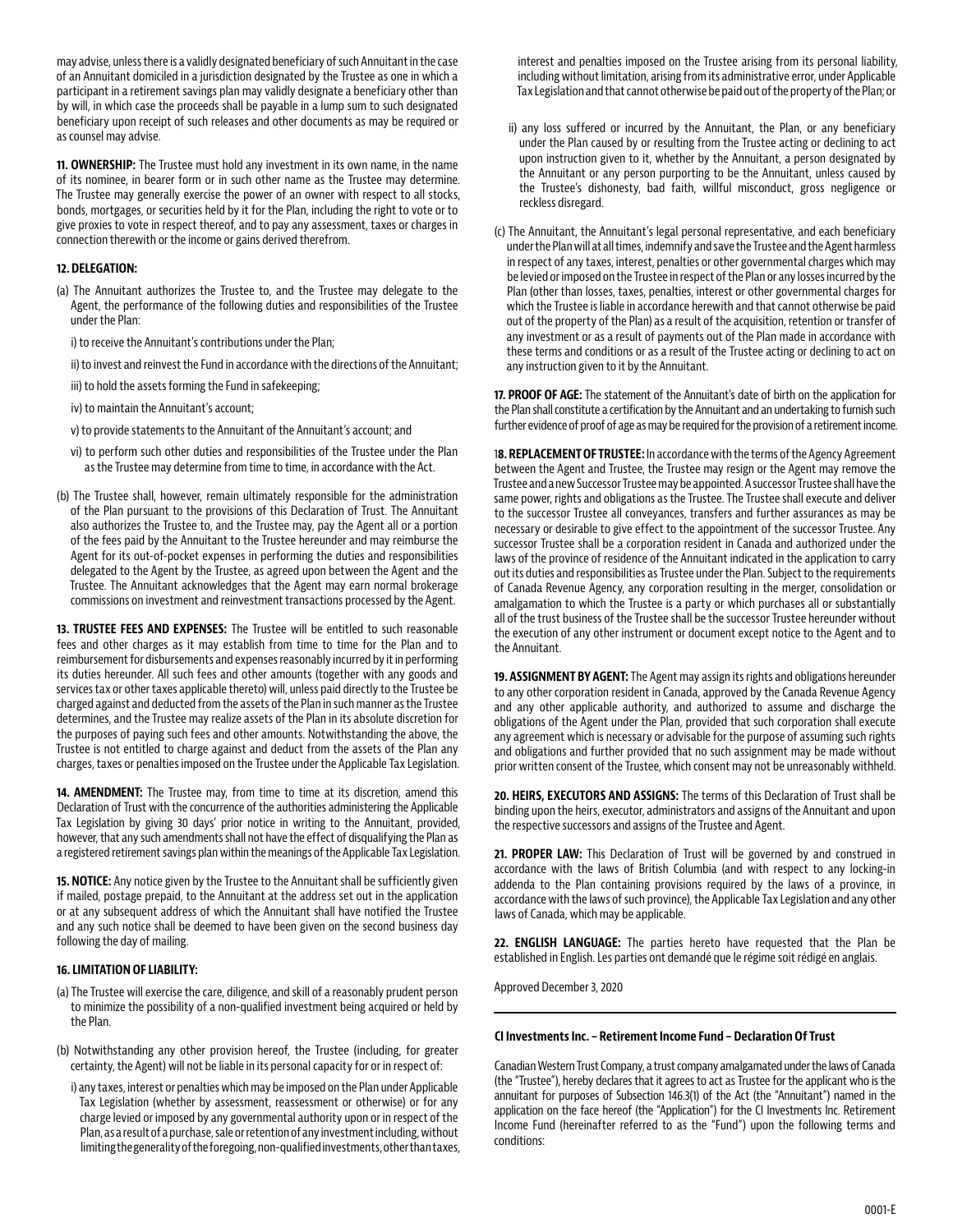**1. REGISTRATION:** The Trustee will apply for registration of the Fund under the provisions of the Income Tax Act (Canada) (the "Act"), and any applicable provincial income tax legislation relating to retirement income funds as designated in the Annuitant's address on the Application (the Act and such provincial income tax legislation being hereinafter individually or collectively referred to as the "Applicable Tax Legislation").

**2. COMMON-LAW PARTNER AND COMMON-LAW PARTNERSHIP:** Any reference to "spouse" contained in the Declaration of Trust or in the Application means "spouse or common-law partner" and any reference to "marriage" contained in the Declaration of Trust or in the Application means "marriage or common-law partnership".

# **3. APPOINTMENT OF AGENT:**

- (a) The Annuitant authorizes the Trustee to delegate to CI Investments Inc. (the "Agent") the following duties under the Fund:
	- i) to receive the transfer of funds to the Annuitant's Fund;
	- ii) to provide the Annuitant with payments under the Fund in accordance with the Applicable Tax Legislation:
	- iii) to invest and reinvest the assets of the Fund;
	- iv) to hold all or any portion of the assets of the Fund in safekeeping;
	- v) to maintain Fund records and accounting properly to the Annuitant for the assets of the Fund;
	- vi) to provide the Annuitant with statements of account for the Fund at reasonable intervals;
	- vii) to prepare any forms required by the Applicable Tax Legislation; and

viii) such other duties under the Fund as the Trustee in its sole discretion may determine.

(b) Notwithstanding such delegation, the Trustee shall remain ultimately responsible for the administration of the Fund pursuant to the provision of this Declaration of Trust. The Annuitant also authorizes the Trustee to, and the Trustee may, pay the Agent all or a portion of the administration fees paid by the Annuitant to the Trustee hereunder and shall reimburse the Agent for its reasonable out of-pocket expenses in performing the duties and responsibilities delegated to the Agent by the Trustee and charge the Annuitant's account therefor.

**4. TRANSFERS TO THE FUND:** The Trustee shall accept only such transfers of assets in a form acceptable to it, which are "qualified investments" for registered retirement income funds within the meaning of the Act, as may be directed by or on behalf of the Annuitant to be transferred to the Trustee to be held in the Annuitant's Fund, provided that such assets may only be transferred from:

- (a) either a registered retirement income fund or a registered retirement savings plan under which the Annuitant is the annuitant; or
- (b) the Annuitant to the extent only that the amount of consideration was an amount described in subparagraph 60(l)(v); or
- (c) either a registered retirement savings plan or a registered retirement income fund where the spouse or former spouse of the Annuitant was the annuitant, where the Annuitant and the spouse or former spouse are living separate and apart and the transfer is made under a decree, order or judgment of a competent tribunal, or under a written separation agreement, relating to a division of property between the Annuitant and the spouse or former spouse in settlement of rights arising out of, or on the breakdown of, their marriage; or
- (d) a registered pension plan pursuant to subsection 147.1(1) of the Act under which the Annuitant is a member; or
- (e) a registered pension plan pursuant to subsection 147.3(5) and (7) of the Act; or
- (f) a specified pension plan in circumstances to which subsection 146(21) of the Act applies.

# **5. INVESTMENTS:**

- (a) The Fund shall be invested and reinvested by the Trustee, on the direction of the Annuitant, in such investments as the Trustee shall make available from time to time. The Trustee may, but need not, require any such direction in writing.
- (b) It shall be the sole responsibility of the Annuitant to choose the investments of the Fund; to determine whether any such investment would result in the imposition of any penalty under the Applicable Tax Legislation; and to determine whether

any investments should be purchased, sold or retained by the Trustee as part of the Fund. The Trustee and the Agent shall not be responsible for any loss suffered by the Annuitant or by any beneficiary under the Fund as a result of the purchase, sale or retention of any investment. The Trustee shall exercise the care, diligence and skill of a reasonably prudent person to minimize the possibility that the Fund holds a nonqualified investment. Other than as heretofore stated, it shall be the responsibility of the Annuitant to determine whether any investment in the Fund is or remains a qualified investment for registered retirement income funds under the Applicable Tax Legislation.

**6. ANNUITANT'S ACCOUNT:** The Trustee will maintain an account in the name of the Annuitant showing all transfers to and payments from the Fund and all investment transactions made at the direction of the Annuitant. The Trustee shall forward to the Annuitant, at least annually, a statement showing all such transfers and payments and investment transactions made and all income earned and expenses incurred during such period.

**7. INCOME TAX INFORMATION:** The Trustee shall provide the Annuitant with appropriate information slips, in prescribed form, by the end of February of each year. Such information slips shall show the total of all payments made from the Fund during the preceding calendar year, to enable the Annuitant to report such payments in the Annuitant's income tax return.

# **8. PAYMENTS FROM THE FUND:**

- (a) Subject to the terms of the Declaration of Trust and the Applicable Tax Legislation, the whole of the Fund shall be used and applied by the Trustee only for the provision of payments to the Annuitant or, if applicable, to the surviving spouse as follows:
	- i) In each year commencing not later than the first complete calendar year after the Fund is established, the Trustee shall make one or more payments the aggregate of which shall be not less than the minimum amount as defined in subsection 146.3(1) of the Act, and not more than the value of the Fund immediately before any payment.
- (b) All payments must be included in and will be taxed as the Annuitant's income in the year of receipt. Tax shall be withheld on all payments by the Trustee in accordance with the Act. The Trustee reserves the right to liquidate the assets of the Fund, in its absolute discretion to meet payment obligations of the Fund.
- (c) For the purposes of valuing the Fund for this Section 8, the Trustee shall include the assets forming part thereof at their net asset value.
- (d) No payment required to be made in accordance with the provisions hereof may be assigned in whole or in part.
- (e) The Trustee shall be discharged from all further duties and liabilities hereunder immediately following the making of the final payments as required hereunder.
- (f) At the direction of the Annuitant, and in accordance with paragraph 146.3(2)(e) of the Act the Trustee shall transfer all or part of the property held in connection with the Fund together with all information necessary for the continuance of the Fund to any person who has agreed to be a carrier of another registered retirement income fund of the Annuitant, provided that the Trustee shall retain sufficient property of the Fund in order that the minimum amount for the calendar year shall be paid to the Annuitant in the year.
- (g) The Trustee shall transfer all or part of the property held in connection with the Fund to a spouse or common-law partner or former spouse or common-law partner who is entitled to the amount under a decree, order or judgement of a competent tribunal or under a written agreement that relates to a division of property in settlement a breakdown of marriage or common-law partnership in accordance with subsection 146.3(14) of the Act.

**9. DEATH OF THE ANNUITANT:** In the event of death of the Annuitant prior to the making of the final payment as provided in Section 8 hereof, the Trustee shall, upon receipt of satisfactory evidence of such death, realize the interest of the Annuitant in the Fund. Subject to the deduction of all proper charges including income tax, if any, required to be withheld, the proceeds of such realization shall be held by the Trustee for payment to the beneficiary, if any, designated pursuant to Section 10 hereof, or to the legal personal representatives of the Annuitant, upon such beneficiary or representatives furnishing the Trustee with such releases and other documents as may be required or as counsel may advise, unless the Annuitant's spouse has been designated specifically as the successor annuitant of the Annuitant as provided for in Section 10 hereof, or by will, in which case the Trustee shall continue the payments to the Annuitant's spouse in accordance with the provision of Section 8 hereof, upon such spouse providing the Trustee with such documents as may be required or as counsel may advise.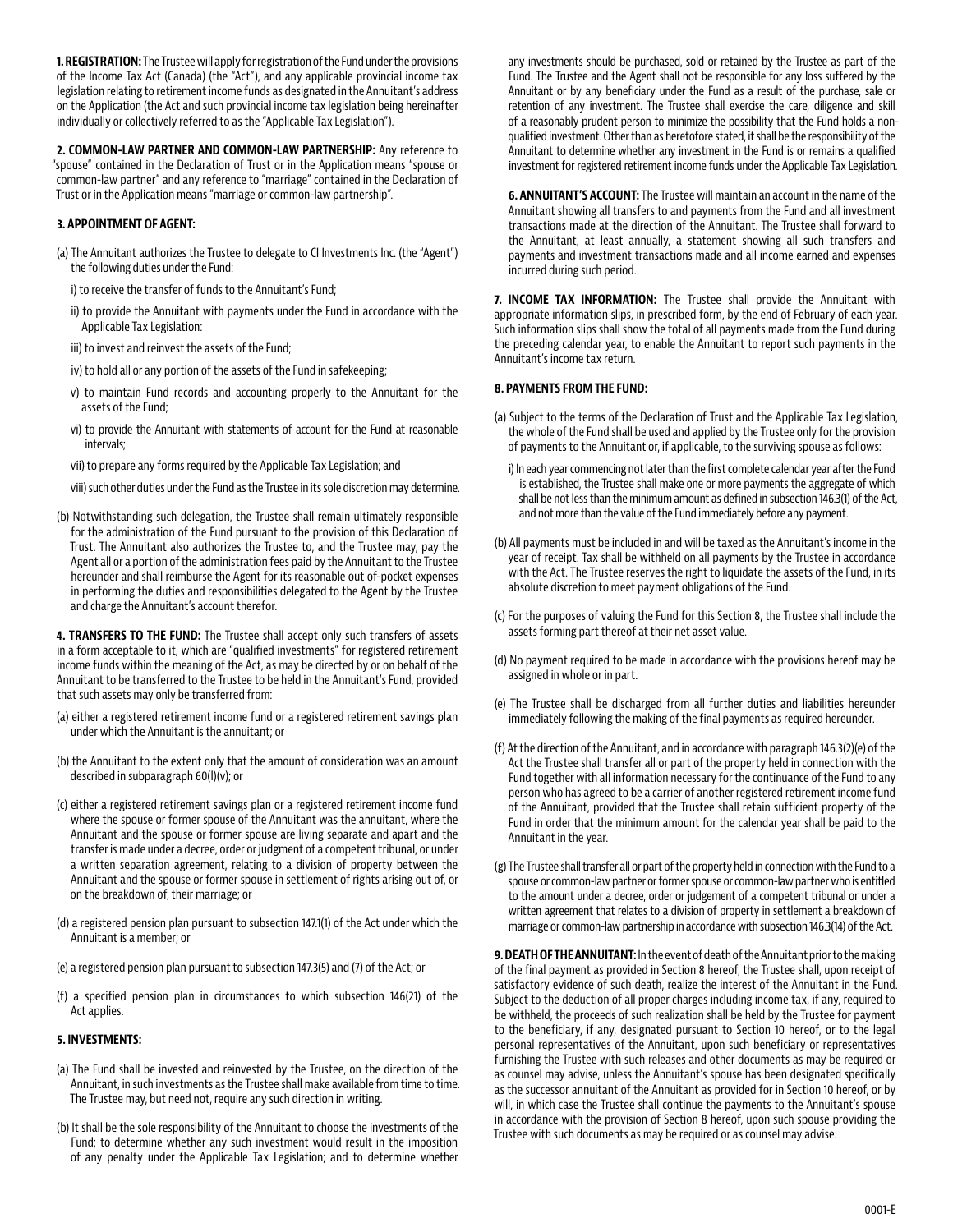**10. DESIGNATION OF SUCCESSOR ANNUITANT OR BENEFICIARY:** The Annuitant, if domiciled in a jurisdiction in which, according to applicable law, a participant in a retirement income fund may validly designate a beneficiary or a successor annuitant other than by will, may by an instrument in writing in a form prescribed by the Trustee and delivered to the Trustee prior to the death of the Annuitant, designate his spouse as successor annuitant or any person as beneficiary to be entitled to receive the value of the Annuitant's property in the Trust Fund on the death of the Annuitant. In the case of such a designation, the spouse only shall be deemed to be the successor annuitant or, any person, including the spouse, shall be deemed to be the designated beneficiary of the Annuitant, as the case may be, unless there is no such successor annuitant or designated beneficiary at the date of death of the Annuitant in which instance, all proceeds of the Fund shall be paid to the Annuitant's estate. The Annuitant shall by instrument in writing in a form prescribed by the Trustee and delivered to the Trustee prior to the death of the Annuitant, be entitled to revoke such designation.

**11. DELEGATION:** The Trustee shall be entitled to employ such person or persons including, but not limited to, lawyers and auditors as the Trustee may determine and shall be entitled to pay their fees and expenses from the trust. The Trustee may rely and act upon information and advice furnished by such person or persons or refrain from acting thereon and shall not be liable to the Annuitant as a result of so acting or refraining from so acting.

**12. TRUSTEE'S COMPENSATION:** The Trustee will be entitled to such reasonable fees and other charges as it may establish from time to time for the Fund and to reimbursement for disbursements and expenses reasonably incurred by it in performing its duties hereunder. All such fees and other amounts (together with any goods and services tax or other taxes applicable thereto) will, unless paid directly to the Trustee be charged against and deducted from the assets of the Fund in such manner as the Trustee determines, and the Trustee may realize assets of the Fund in its absolute discretion for the purposes of paying such fees and other amounts. Notwithstanding the above, the Trustee is not entitled to charge against and deduct from the assets of the Fund any charges, taxes or penalties imposed on the Trustee under the Applicable Tax Legislation.

**13. AMENDMENT:** The Trustee may, from time to time at its discretion, amend the Declaration of Trust with the concurrence of the authorities administering the Applicable Tax Legislation by giving 30 days' prior notice in writing to the Annuitant; provided, however, that any such amendments shall not have the effect of disqualifying the Fund as a registered retirement income fund within the meaning of the Applicable Tax Legislation.

**14. NOTICE:** Any notice given to the Trustee hereunder shall be sufficiently given if mailed, postage prepaid, addressed to its Agent, at the principal office of the Agent in the City of Toronto, in the Province of Ontario, and shall be deemed to have been given on the day that such notice is received by the Agent. Any notice, statement or receipt given by the Trustee to the Annuitant shall be sufficiently given if mailed, postage prepaid, to the Annuitant at the address set out in the application or at any subsequent address of which the Annuitant shall have notified the Trustee and any such notice shall be deemed to have been given on the third business day following the day of mailing.

# **15. LIMITATION OF LIABILITY:**

- (a) The Trustee will exercise the care, diligence, and skill of a reasonably prudent person to minimize the possibility of a non-qualified investment being acquired or held by the Fund.
- (b) Notwithstanding any other provisions hereof, the Trustee (including, for greater certainty, the Agent) will not be liable in its personal capacity for or in respect of:
	- i) any taxes, interest, penalties which may be imposed on the Fund under Applicable Tax Legislation (whether by way of assessment, reassessment or otherwise) or for any other charge levied or imposed by any governmental authority upon or in respect of the Fund, as a result of the purchase, sale or retention of any investment including, without limiting the generality of the foregoing, non-qualified investments, other than taxes, interest, penalties imposed on the Trustee arising from its personal liability, including without limitation, arising from its administrative error, under Applicable Tax Legislation and that cannot otherwise be paid out of the property of the Fund; or
	- ii) any loss suffered or incurred by the Fund, the Annuitant or any beneficiary under the Fund caused by or resulting from the Trustee acting or declining to act upon instruction given to it, whether by the Annuitant, a person designated by the Annuitant or any person purporting to be the Annuitant, unless caused by the Trustee's dishonesty, bad faith, willful misconduct, gross negligence or reckless disregard.
- (c) The Annuitant, the Annuitant's legal personal representative, and each beneficiary under the Fund will at all times, indemnify and save the Trustee and the Agent harmless in respect of any taxes, interest, penalties, or other governmental

charges which may be levied or imposed on the Trustee in respect of the Fund or any losses incurred by the Fund (other than losses, taxes, penalties, interest or other governmental charges for which the Trustee is liable in accordance herewith and that cannot otherwise be paid out of the property of the Fund) as a result of the acquisition, retention or transfer of any investment or as a result of payments out of the Fund made in accordance with these terms and conditions or as a result of the Trustee acting or declining to act upon any instructions given to it by the Annuitant.

**16. PROOF OF AGE:** The statement of the Annuitant's date of birth on the Application for the Fund shall constitute a certification by the Annuitant and an undertaking to furnish such further evidence of proof of age as may be required for the provision of a retirement income.

**17. LIFE INCOME FUND:** If, due to Fund assets having been transferred into the Fund from a pension plan or other locked-in registered retirement savings plan, the Annuitant has duly completed, signed and delivered and instrument in the form of a locking-in addendum for a life income fund or locked-in retirement income fund, approved by the Trustee, then such locking-in addendum shall be deemed to be part of the Declaration of Trust. In the event of a conflict, the provisions of such locking-in addendum and the provisions of applicable pension laws referred to therein shall take precedence over any conflicting provisions hereof, or of any beneficiary designation made with respect to the Fund. Provided that no provision of the Declaration of Trust shall be interpreted to be in conflict with the requirements of the Applicable Tax legislation. The Annuitant agrees to be bound by the terms and conditions set out in the locking-in addendum forming part of this Declaration of Trust.

**18. REPLACEMENT OF TRUSTEE:** In accordance with the terms of the Agency Agreement between the Agent and Trustee, the Trustee may resign or the Agent may remove the Trustee and a new Successor Trustee may be appointed. A successor trustee shall have the same power, rights and obligations as the Trustee. Subject to the requirements of paragraph 146.3(2)(e) of the Act, The Trustee shall execute and deliver to the successor trustee all conveyances, transfers and further assurances as may be necessary or desirable to give effect to the appointment of the successor trustee. Any successor trustee shall be a corporation resident in Canada and authorized under the laws of the province of residence of the Annuitant indicated in the Fund application to carry out its duties and responsibilities as Trustee under the Fund. Subject to the requirements of the Canada Revenue Agency, any corporation resulting in the merger, consolidation or amalgamation to which the Trustee is a party or which purchases all or substantially all of the trust business of the Trustee shall be the successor trustee hereunder without the execution of any other instrument or document except notice to the Agent and to the Annuitant.

**19. ASSIGNMENT BY AGENT:** The Agent may assign its rights and obligations hereunder to any other corporation resident in Canada approved by the Canada Revenue Agency and any other applicable tax or other authorities, and authorized to assume and discharge the obligations of the Agent under the Fund, provided that such corporation shall execute any agreement which is necessary or advisable for the purpose of assuming such rights and obligations and further provide that no such assignment may be made without prior written consent of the Trustee, which consent may not be unreasonably withheld.

**20. HEIRS, EXECUTORS AND ASSIGNS:** The terms of this Declaration of Trust shall be binding upon the heirs, executor, administrators and assigns of the Annuitant and upon the respective successors and assigns of the Trustee and Agent.

21. PROPER LAW: This Declaration of Trust will be governed by and construed in accordance with the laws of British Columbia (and with respect to any locking-in Addenda to the Fund containing provision required by the laws of a province, in accordance with the laws of such province), the Applicable Tax Legislation and any other laws of Canada, which may be applicable.

**22. ENGLISH LANGUAGE:** The parties hereto have requested that the Fund be established in English. Les parties ont demandé que le régime soit rédigé en anglais.

Approved October 2, 2018

#### **Pre-Authorized Chequing (PAC) Plan Agreement – Terms and Conditions**

- y **By signing this application, you hereby waive any pre-notification requirements as specified by section 15(a) and (b) of the Canadian Payments Association Rule H1 with regards to PACs.**
- If you have indicated on the application that you want to make regular deposits using a Pre-Authorized Chequing Plan (PAC), you authorize CI Investments Inc. (CI) to debit the bank account provided for the specified amount(s) and in the frequencies selected.
- If this is for your own personal investment, your debit will be considered a Personal Pre-authorized debit agreement (PAD) by Canadian Payments Association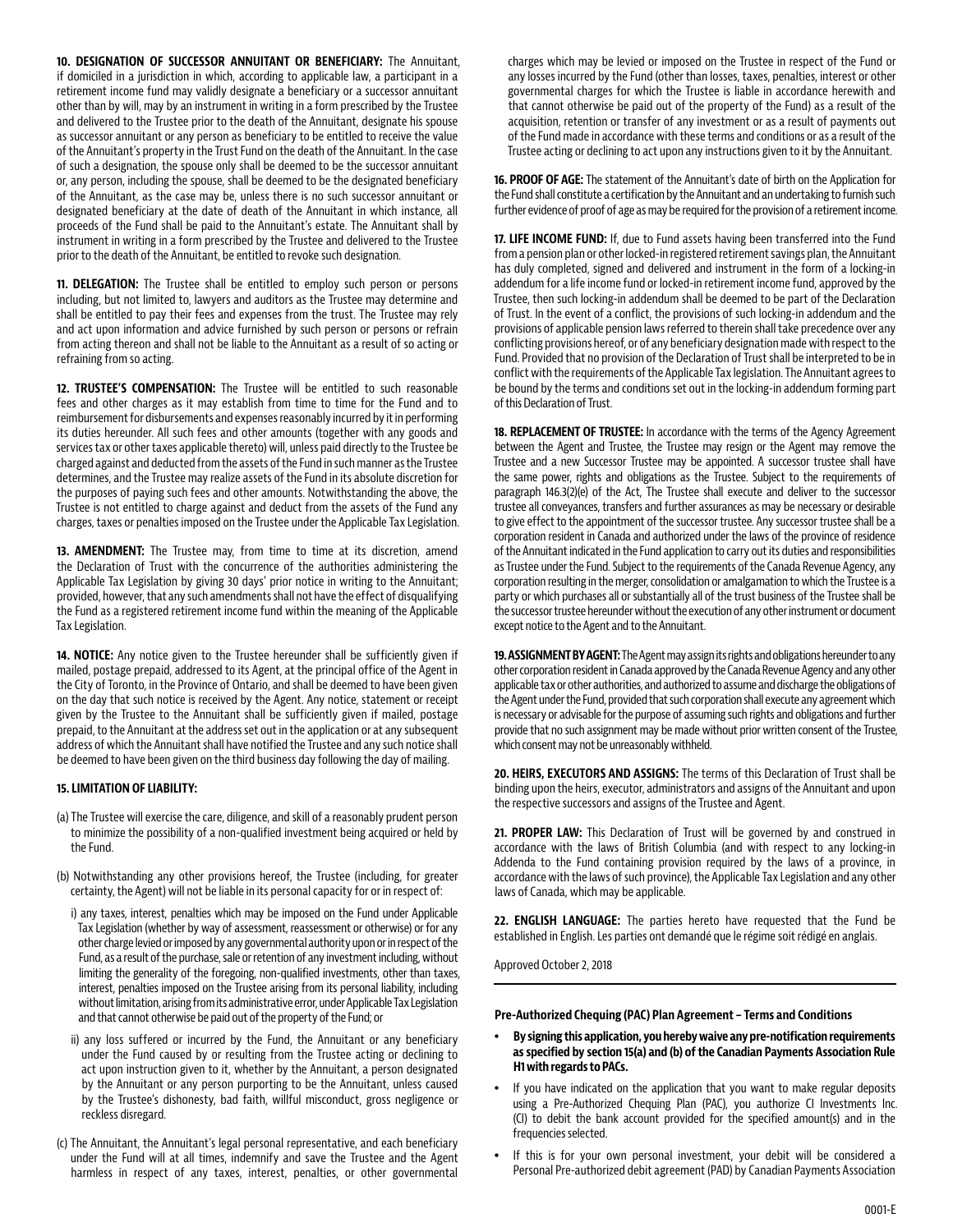definition. If this is for business purposes, it will be considered a Business PAD. Monies transferred between CPA members will be considered a Funds Transfer PAD.

- You have certain recourse rights if any debit does not comply with this agreement. For example, you have the right to receive reimbursement for any debit that is not authorized or is not consistent with this PAC Agreement. To obtain more information on your recourse rights, you may contact your financial institution, CI or visit www.payments.ca.
- You may change these instructions or cancel this plan at any time, subject to providing CI notice of at least 48 hours prior to the next PAC run date. To obtain a sample cancellation form, or for more information on your right to cancel a PAC agreement, you may contact your financial institution, CI or visit the Canadian Payments Association website at www.payments.ca. You agree to release the financial institution and CI of all liability if the revocation is not respected, except in the case of gross negligence by the financial institution or CI.
- CI is authorized to accept changes to this agreement from your registered dealer or your financial advisor in accordance with the policies of that company, in accordance with the disclosure and authorization requirements of the CPA.
- You agree that the information in this form will be shared with the financial institution, insofar as the disclosure of this information is directly related to and necessary for the proper application of the rules applicable for PACs.
- y You acknowledge and agree that you are fully liable for any charges incurred if the debits cannot be made due to insufficient funds or any other reason for which you may be held accountable.
- y You confirm that all persons whose signatures are required to authorize transactions in the bank account provided have read and agreed to these terms and signed this application.

## **IN-TRUST ACCOUNTS – TERMS AND CONDITIONS**

If I am (we are) applying to open an "in-trust" account, I (we) agree that:

- (a) I am (we are) liable to CI for all liabilities and obligations respecting my (our) account in my (our)personal capacity and not as a trustee, agent or otherwise;
- (b) CI has no obligation to observe the terms of any trust, whether written, verbal, implied, constructive or otherwise, and I am (we are) solely responsible for ensuring any restrictions of the trust and any applicable laws are adhered to;
- (c) I (we) will indemnify CI against any loss, claim, damages, liability and expenses of any kind whatsoever arising out of operation of the account; and
- (d) I (we) have not relied upon CI for any legal or tax advice and it is my (our) sole responsibility to obtain appropriate professional advice to ensure my (our) needs and objectives are satisfied.

#### **JOINT ACCOUNTS – TERMS AND CONDITIONS**

The following additional terms shall apply if we, the Primary Unitholder and Joint Unitholder, have requested the opening of a joint account and we jointly and severally agree with CI as follows:

(a)Authority of Each of Us (other than for "AND" account type) Each of us, acting alone, is authorized and empowered for, and on behalf of all of us to generally act and deal with CI in respect of an account as fully and with the same authority as though one of us alone was interested in the account, all without notice to any other of us.

Each of us specifically acknowledge that CI may make deliveries of securities or payments to any one of us or any other person upon, or pursuant to, instructions received from any one of us, and in such event CI will be under no duty or obligation to inquire into the purpose or propriety of any such instructions.

Each of us jointly and severally agree (Quebec, solidarily) to indemnify and hold CI harmless from any loss, liability or expense resulting from CI acting in accordance with the above authority. Without in any way limiting the authority granted, CI is authorized in its absolute discretion to require joint action by all of us with respect to any matter concerning the account, including but not limited to the giving or cancellation of orders, the withdrawal of monies, securities or other property and the closing and termination of the account.

#### (b) Liability of Us

Each of us is jointly and severally liable to CI for any debts, obligations, indebtedness or liabilities arising in connection with the account. For the purpose of securing the payment of such debts, obligations, indebtedness or liabilities, CI will have a general lien upon all property belonging to us, collectively or individually, which may at any time be in CI's possession or under CI's control for any purpose, including safekeeping. This lien is in addition to and not in substitution of the rights and remedies you otherwise would have.

(c) Rights & Obligations of Survivors (applicable to Joint Accounts (Joint Tenants with Rights of Survivorship) – not available to residents of Quebec)

In the event of the death of any of us:

- i) those of us surviving will immediately give CI written notice thereof;
- ii) CI is authorized prior to the receipt of the written notice of the decedent's death to execute orders and deal with and for the account as though the death had not occurred;
- iii) CI is authorized prior to or after the receipt of the written notice of the decedent's death, to take such proceedings, require such papers, retain such property or restrict transactions in the account as CI may consider advisable to protect it against any tax, liability, penalty or loss under any present or future laws or otherwise; and
- iv) the estate of the decedent and each survivor shall continue to be liable to CI, jointly and severally, for any debts, obligations, indebtedness, liabilities or losses in respect of the account, including, without limitation, those resulting from the completion of transactions initiated prior to the receipt by CI of the written notice of the decedent's death or incurred in the liquidation of the account or the adjustment of the interests of us.

If we have indicated on the application that our interests in the joint account are as joint tenants with full rights of survivorship and not as tenants-in-common, then in the event of the death of any of us, the entire beneficial interest in the joint account shall be vested in those of us surviving on the same terms and conditions as held, without in any way releasing the decedent's estate from the joint and several liability of the decedent provided for herein. CI will be protected from all liability in obeying the instructions of the survivor of us respecting the disposition of securities or other property in our account.

(d) Rights & Obligations of Survivors (applicable to Joint Accounts (Tenants in Common))

In the event of the death of any of us:

i) those of us surviving will immediately give CI written notice thereafter;

- ii) CI is authorized prior to the receipt of the written notice of the decedent's death to execute orders and deal with and for the account as though the death had not occurred;
- iii) CI is authorized prior to or after the receipt of the written notice of the decedent's death, to take such proceedings, require such papers, retain such property or restrict transactions in the account as CI may consider advisable to protect it against any tax, liability, penalty or loss under any present or future laws or otherwise; and
- iv) the estate of the decedent, which estate will be bound to the terms hereof, and each survivor, the heirs and assigns of each of us will continue to be liable to CI, jointly and severally, for any debts, obligations, indebtedness, liabilities or losses in respect of the account, including, without limitation, those resulting from the completion of transactions initiated prior to the receipt by CI of the written notice of the decedent's death or incurred in the liquidation of the account.